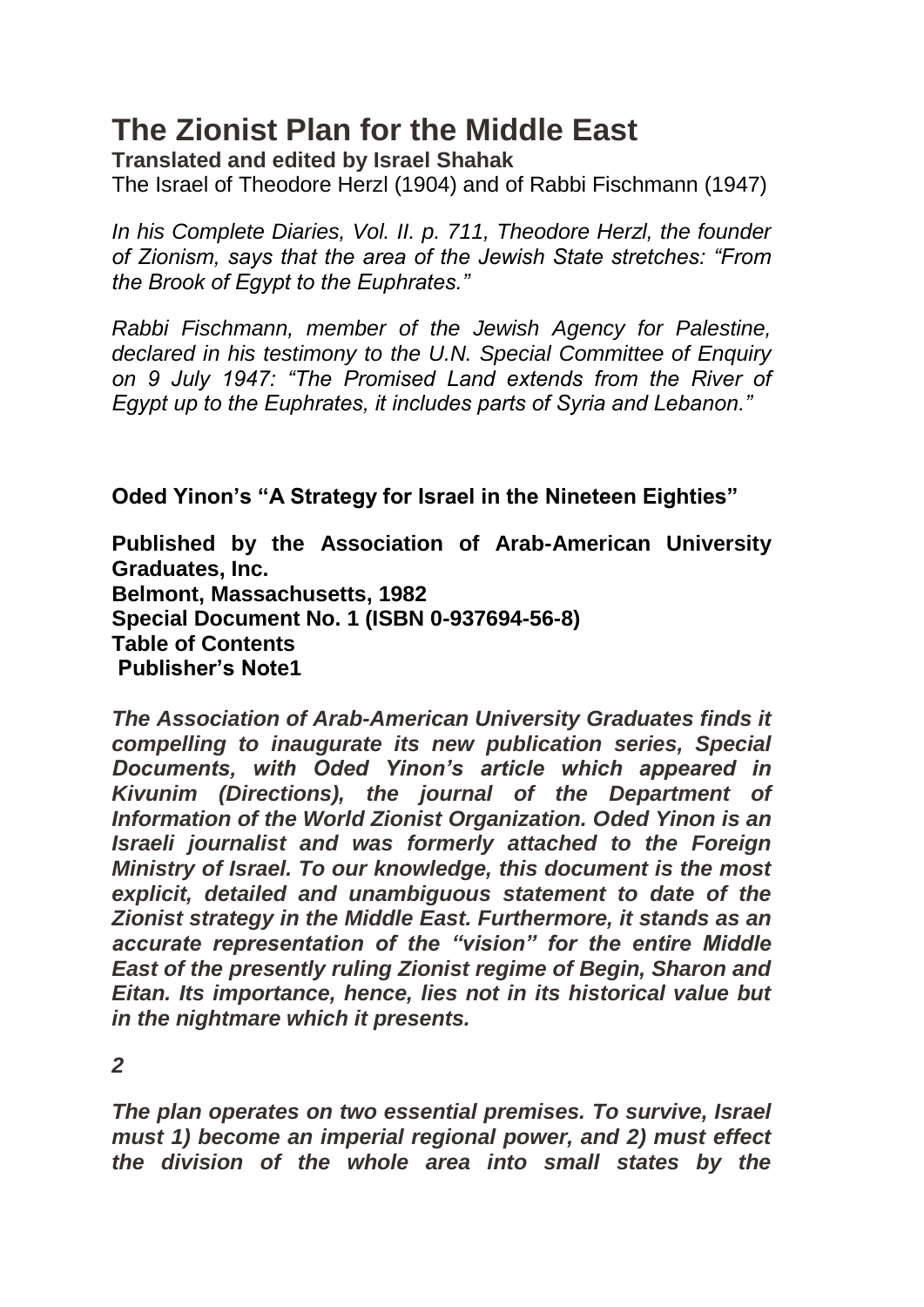*dissolution of all existing Arab states. Small here will depend on the ethnic or sectarian composition of each state. Consequently, the Zionist hope is that sectarian-based states become Israel"s satellites and, ironically, its source of moral legitimation.*

*3*

*This is not a new idea, nor does it surface for the first time in Zionist strategic thinking. Indeed, fragmenting all Arab states into smaller units has been a recurrent theme. This theme has been documented on a very modest scale in the AAUG publication, [Israel"s Sacred Terrorism](http://www.geocities.com/roundtable_texts/sacredterror.html) (1980), by Livia Rokach. Based on the memoirs of Moshe Sharett, former Prime Minister of Israel, Rokach"s study documents, in convincing detail, the Zionist plan as it applies to Lebanon and as it was prepared in the mid-fifties.*

*4*

*The first massive Israeli invasion of Lebanon in 1978 bore this plan out to the minutest detail. The second and more barbaric and encompassing Israeli invasion of Lebanon on June 6, 1982, aims to effect certain parts of this plan which hopes to see not only Lebanon, but Syria and Jordan as well, in fragments. This ought to make mockery of Israeli public claims regarding their desire for a strong and independent Lebanese central government. More accurately, they want a Lebanese central government that sanctions their regional imperialist designs by signing a peace treaty with them. They also seek acquiescence in their designs by the Syrian, Iraqi, Jordanian and other Arab governments as well as by the Palestinian people. What they want and what they are planning for is not an Arab world, but a world of Arab fragments that is ready to succumb to Israeli hegemony. Hence, Oded Yinon in his essay, "A Strategy for Israel in the 1980"s," talks about "far-reaching opportunities for the first time since 1967" that are created by the "very stormy situation [that] surrounds Israel."*

*5*

*The Zionist policy of displacing the Palestinians from Palestine is very much an active policy, but is pursued more forcefully in times of conflict, such as in the 1947-1948 war and in the 1967*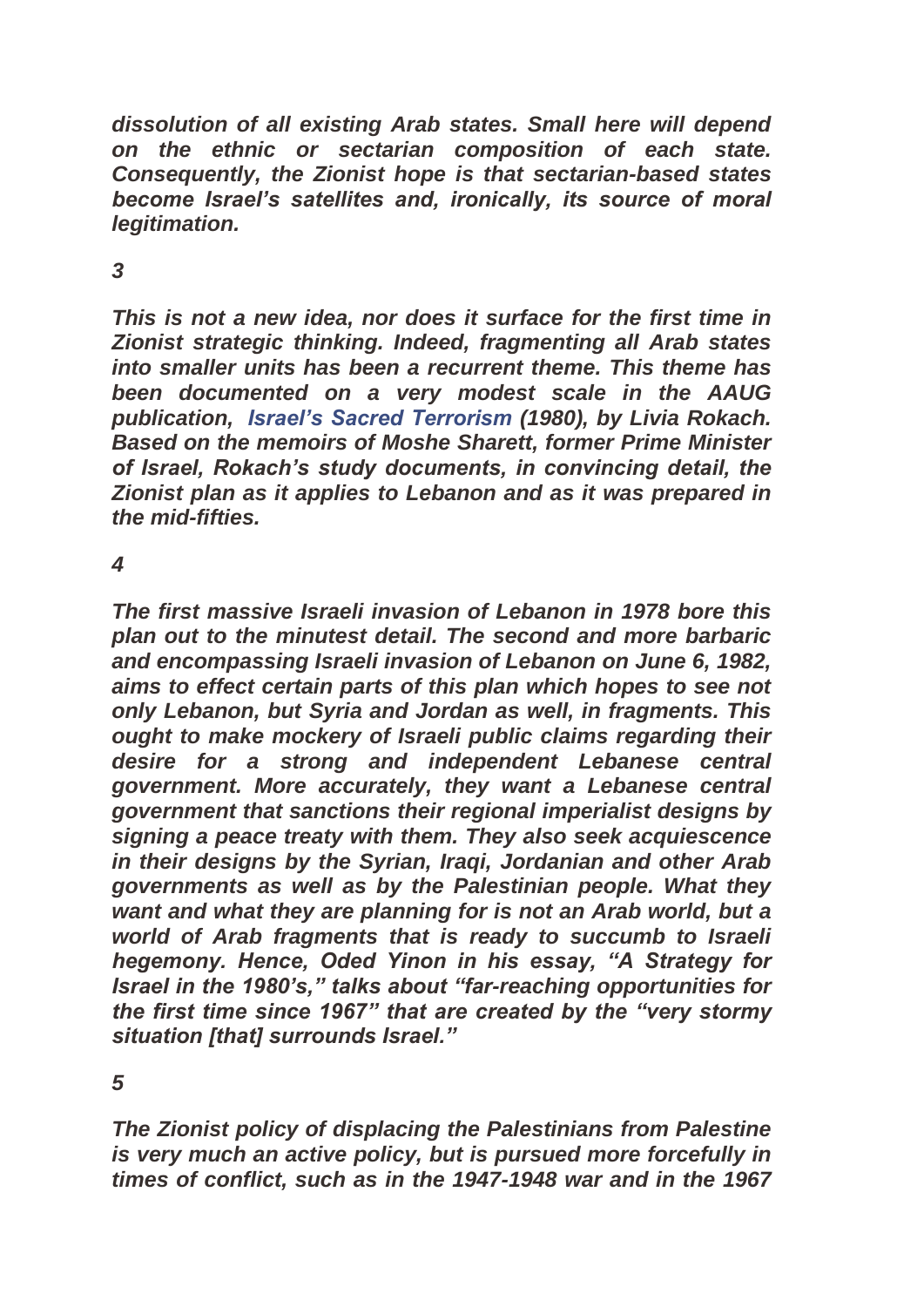*war. An appendix entitled ["Israel Talks of a New Exodus"](http://www.geocities.com/roundtable_texts/newexodus.html) is included in this publication to demonstrate past Zionist dispersals of Palestinians from their homeland and to show, besides the main Zionist document we present, other Zionist planning for the de-Palestinization of Palestine.*

*6*

*It is clear from the Kivunim document, published in February, 1982, that the "far-reaching opportunities" of which Zionist strategists have been thinking are the same "opportunities" of which they are trying to convince the world and which they claim were generated by their June, 1982 invasion. It is also clear that the Palestinians were never the sole target of Zionist plans, but the priority target since their viable and independent presence as a people negates the essence of the Zionist state. Every Arab state, however, especially those with cohesive and clear nationalist directions, is a real target sooner or later.*

*7*

*Contrasted with the detailed and unambiguous Zionist strategy elucidated in this document, Arab and Palestinian strategy, unfortunately, suffers from ambiguity and incoherence. There is no indication that Arab strategists have internalized the Zionist plan in its full ramifications. Instead, they react with incredulity and shock whenever a new stage of it unfolds. This is apparent in Arab reaction, albeit muted, to the Israeli siege of Beirut. The sad fact is that as long as the Zionist strategy for the Middle East is not taken seriously Arab reaction to any future siege of other Arab capitals will be the same.*

*Khalil Nakhleh - July 23, 1982*

# **Foreward**

### **By Israel Shahak**

**1**

**The following essay represents, in my opinion, the accurate and detailed plan of the present Zionist regime (of Sharon and Eitan) for the Middle East which is based on the division of the whole area into** *small* **states, and the dissolution of** *all* **the**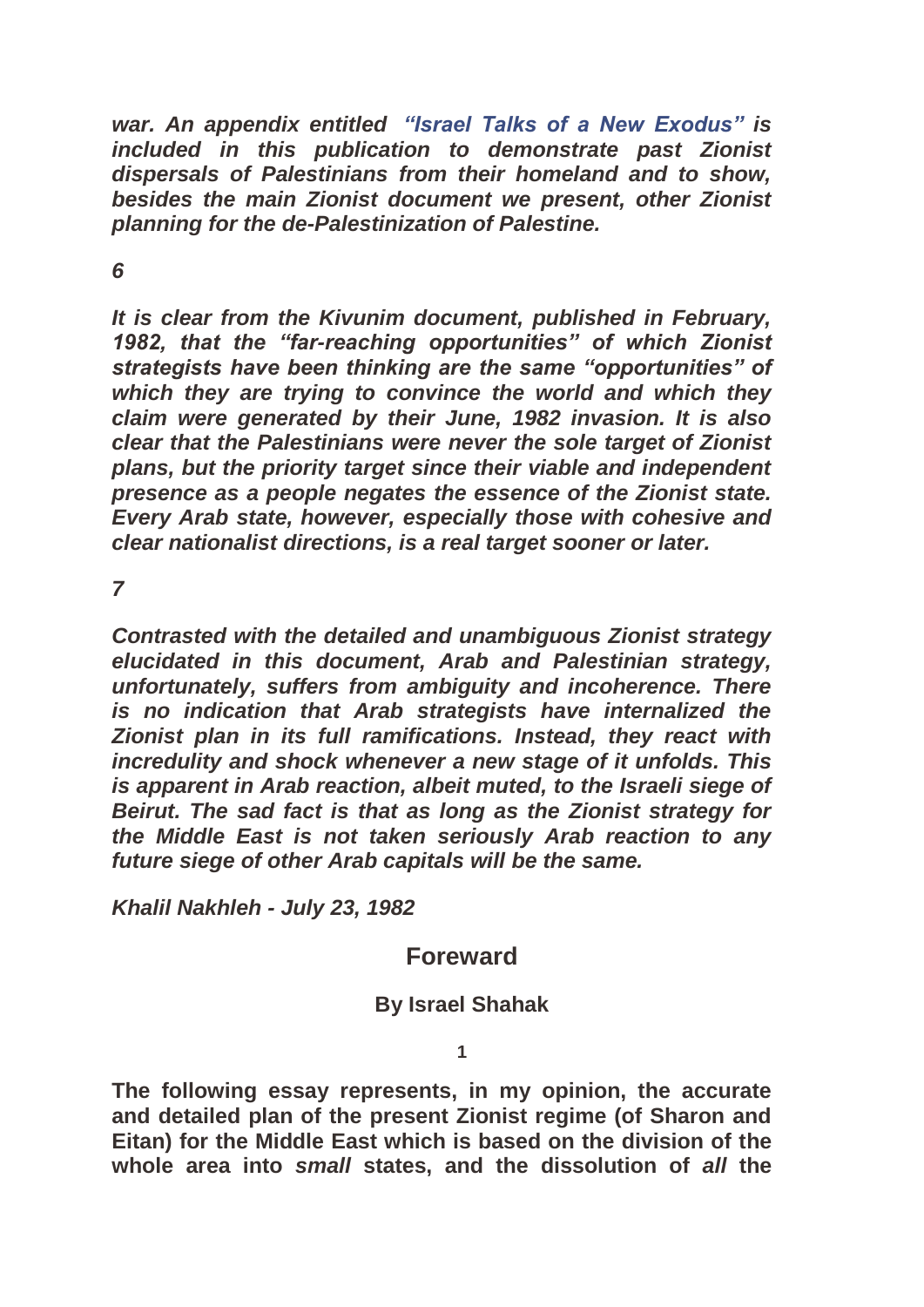**existing Arab states. I will comment on the military aspect of this plan in a concluding note. Here I want to draw the attention of the readers to several important points:**

**2**

**1. The idea that** *all* **the Arab states should be broken down, by Israel, into small units, occurs again and again in Israeli strategic thinking. For example, Ze'ev Schiff, the military correspondent of** *Ha"aretz* **(and probably the most knowledgeable in Israel, on this topic) writes about the "best" that can happen for Israeli interests in Iraq: "The dissolution of Iraq into a Shi'ite state, a Sunni state and the separation of the Kurdish part" (***Ha"aretz* **6/2/1982). Actually, this aspect of the plan is very old.**

**3**

**2. The strong connection with Neo-Conservative thought in the USA is very prominent, especially in the author's notes.** *But,* **while lip service is paid to the idea of the "defense of the West" from Soviet power, the real aim of the author, and of the present Israeli establishment is clear: To make an Imperial Israel into a world power. In other words, the aim of Sharon is to deceive the Americans after he has deceived all the rest.**

**4**

**3. It is obvious that much of the relevant data, both in the notes and in the text, is garbled or omitted,** *such as the financial help of the U.S. to Israel***. Much of it is pure fantasy.** *But***, the plan is not to be regarded as not influential, or as not capable of realization for a short time.** *The plan follows faithfully* **the geopolitical ideas current in Germany of 1890-1933, which were swallowed whole by Hitler and the Nazi movement, and**  *determined their aims for East Europe***. Those aims, especially the division of the existing states, were carried out in 1939- 1941, and only an alliance on the global scale prevented their consolidation for a period of time.**

**The notes by the author follow the text. To avoid confusion, I did not add any notes of my own, but have put the substance of**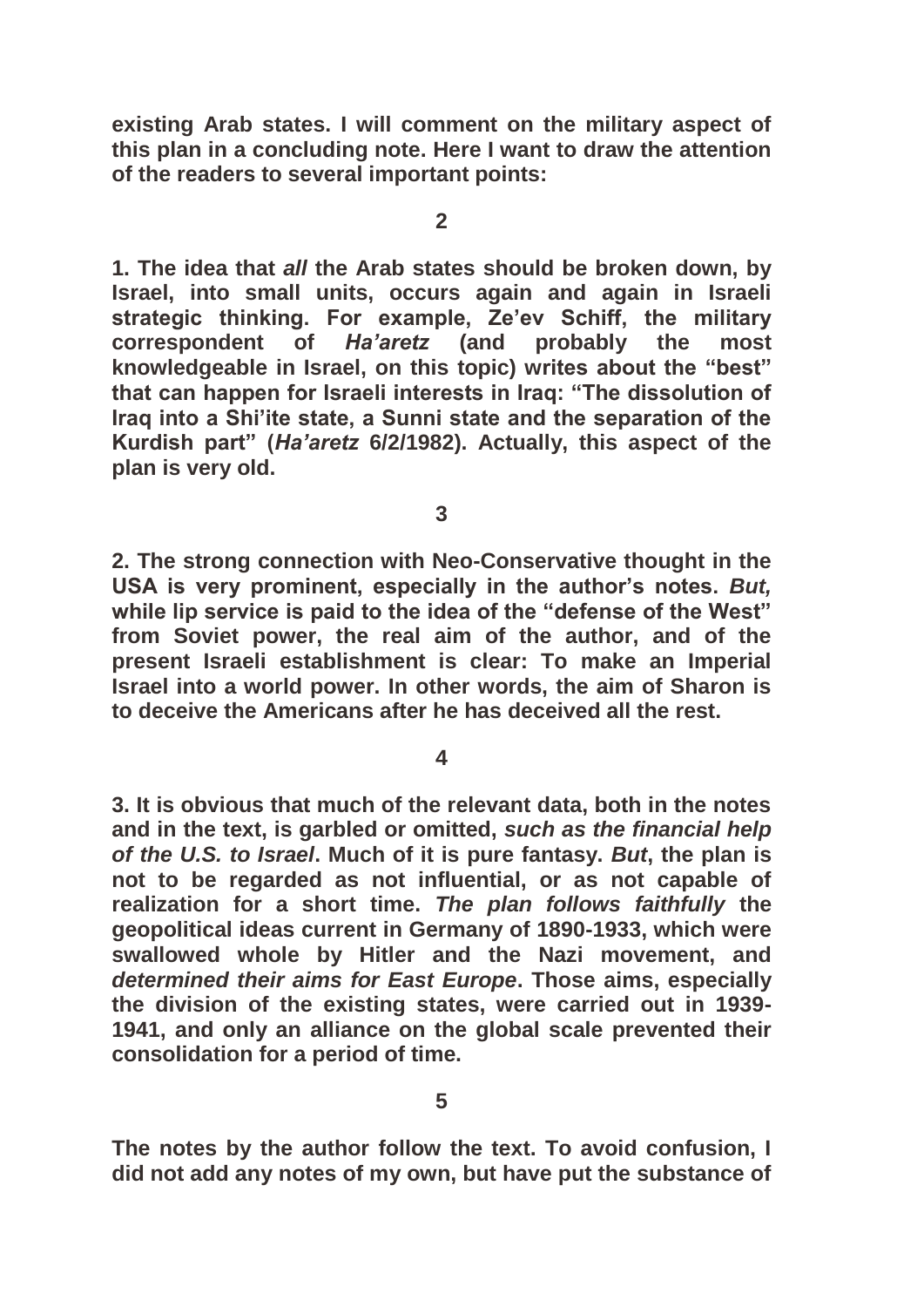**them into this foreward and the conclusion at the end. I have, however, emphasized some portions of the text.**

*Israel Shahak*

**June 13, 1982**

# **A Strategy For Israel In The Nineteen Eighties By Oded Yinon**

**This essay originally appeared in Hebrew in** *KIVUNIM (Directions)***, A Journal for Judaism and Zionism; Issue No, 14– Winter, 5742, February 1982, Editor: Yoram Beck. Editorial Committee: Eli Eyal, Yoram Beck, Amnon Hadari, Yohanan Manor, Elieser Schweid. Published by the** *Department of Publicity/The World Zionist Organization***, Jerusalem.**

**1**

**At the outset of the nineteen eighties the State of Israel is in need of a new perspective as to its place, its aims and national targets, at home and abroad. This need has become even more vital due to a number of central processes which the country, the region and the world are undergoing. We are living today in the early stages of a new epoch in human history which is not at all similar to its predecessor, and its characteristics are totally different from what we have hitherto known. That is why we need an understanding of the central processes which typify this historical epoch on the one hand, and on the other hand we need a world outlook and an operational strategy in accordance with the new conditions. The existence, prosperity and steadfastness of the Jewish state will depend upon its ability to adopt a new framework for its domestic and foreign affairs.**

**2**

**This epoch is characterized by several traits which we can already diagnose, and which symbolize a genuine revolution in our present lifestyle. The dominant process is the breakdown**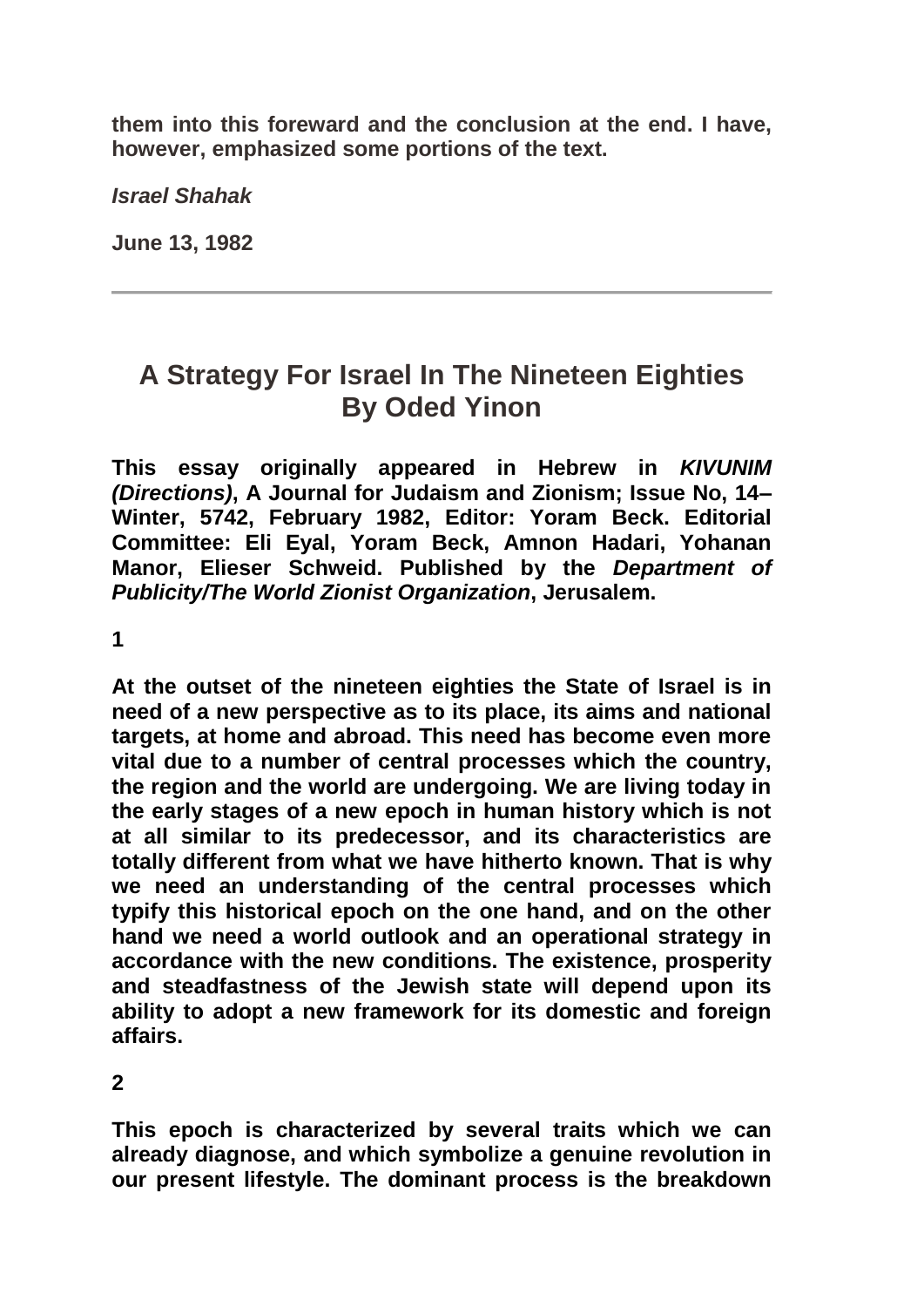**of the rationalist, humanist outlook as the major cornerstone supporting the life and achievements of Western civilization since the Renaissance. The political, social and economic views which have emanated from this foundation have been based on several "truths" which are presently disappearing–for example, the view that man as an individual is the center of the universe and everything exists in order to fulfill his basic material needs. This position is being invalidated in the present when it has become clear that the amount of resources in the cosmos does not meet Man's requirements, his economic needs or his demographic constraints. In a world in which there are four billion human beings and economic and energy resources which do not grow proportionally to meet the needs of mankind, it is unrealistic to expect to fulfill the main requirement of Western Society, [1](http://www.geocities.com/roundtable_texts/) i.e., the wish and aspiration for boundless consumption. The view that ethics plays no part in determining the direction Man takes, but rather his material needs do–that view is becoming prevalent today as we see a world in which nearly all values are disappearing. We are losing the ability to assess the simplest things, especially when they concern the simple question of what is Good and what is Evil.**

**3**

**The vision of man's limitless aspirations and abilities shrinks in the face of the sad facts of life, when we witness the break-up of world order around us. The view which promises liberty and freedom to mankind seems absurd in light of the sad fact that three fourths of the human race lives under totalitarian regimes. The views concerning equality and social justice have been transformed by socialism and especially by Communism into a laughing stock. There is no argument as to the truth of these two ideas, but it is clear that they have not been put into practice properly and the majority of mankind has lost the liberty, the freedom and the opportunity for equality and justice. In this nuclear world in which we are (still) living in relative peace for thirty years, the concept of peace and coexistence among nations has no meaning when a superpower like the USSR holds a military and political doctrine of the sort it has: that not only is a nuclear war possible and necessary in order to achieve the ends of Marxism, but that it is possible to survive after it, not to speak of the fact that one can be victorious in it.<sup>2</sup>**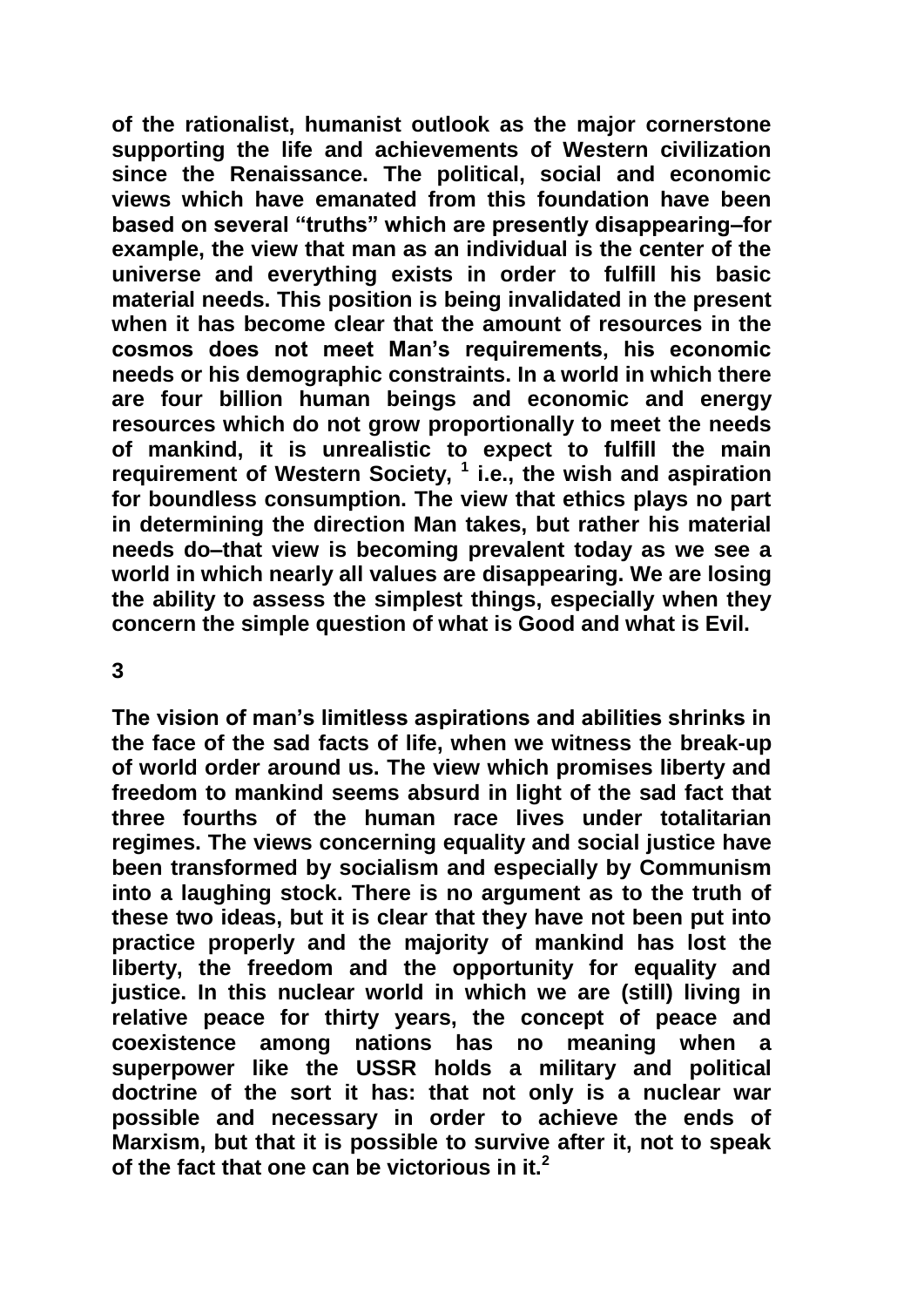**The essential concepts of human society, especially those of the West, are undergoing a change due to political, military and economic transformations. Thus, the nuclear and conventional might of the USSR has transformed the epoch that has just ended into the last respite before the great saga that will demolish a large part of our world in a multi-dimensional global war, in comparison with which the past world wars will have been mere child's play. The power of nuclear as well as of conventional weapons, their quantity, their precision and quality will turn most of our world upside down within a few years, and we must align ourselves so as to face that in Israel. That is, then, the main threat to our existence and that of the Western world. [3](http://www.geocities.com/roundtable_texts/) The war over resources in the world, the Arab monopoly on oil, and the need of the West to import most of its raw materials from the Third World, are transforming the world we know, given that one of the major aims of the USSR is to defeat the West by gaining control over the gigantic resources in the Persian Gulf and in the southern part of Africa, in which the majority of world minerals are located. We can imagine the dimensions of the global confrontation which will face us in the future.**

#### **5**

**The Gorshkov doctrine calls for Soviet control of the oceans and mineral rich areas of the Third World. That together with the present Soviet nuclear doctrine which holds that it is possible to manage, win and survive a nuclear war, in the course of which the West's military might well be destroyed and its inhabitants made slaves in the service of Marxism-Leninism, is the main danger to world peace and to our own existence. Since 1967, the Soviets have transformed Clausewitz' dictum into "War is the continuation of policy in nuclear means," and made it the motto which guides all their policies. Already today they are busy carrying out their aims in our region and throughout the world, and the need to face them becomes the major element in our country's security policy and of course that of the rest of the Free World. That is our major foreign challenge.<sup>4</sup>**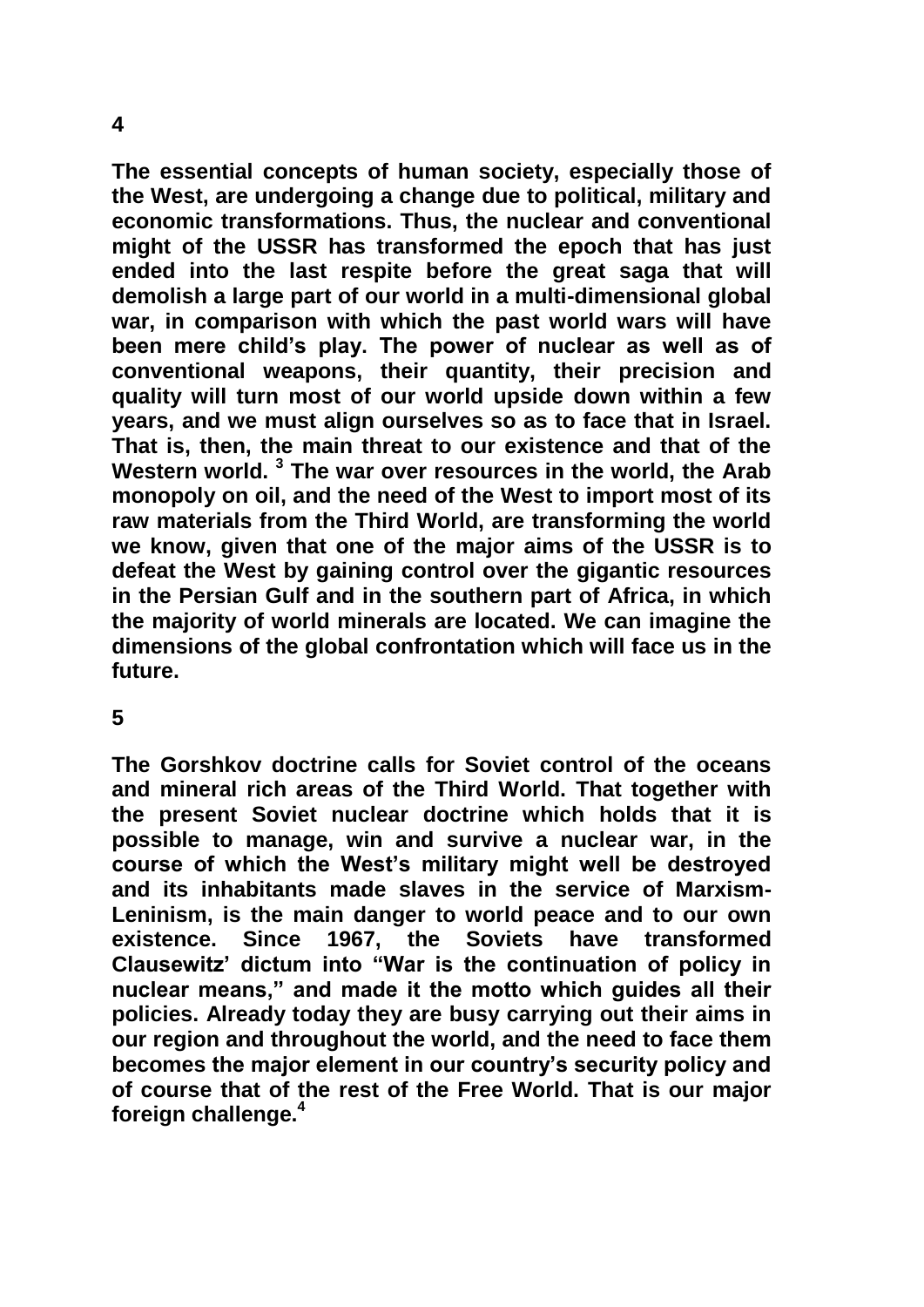**The Arab Moslem world, therefore, is not the major strategic problem which we shall face in the Eighties, despite the fact that it carries the main threat against Israel, due to its growing military might. This world, with its ethnic minorities, its factions and internal crises, which is astonishingly self-destructive, as we can see in Lebanon, in non-Arab Iran and now also in Syria, is unable to deal successfully with its fundamental problems and does not therefore constitute a real threat against the State of Israel in the long run, but only in the short run where its immediate military power has great import. In the long run, this world will be unable to exist within its present framework in the areas around us without having to go through genuine revolutionary changes. The Moslem Arab World is built like a temporary house of cards put together by foreigners (France and Britain in the Nineteen Twenties), without the wishes and desires of the inhabitants having been taken into account. It was arbitrarily divided into 19 states, all made of combinations of minorites and ethnic groups which are hostile to one another, so that every Arab Moslem state nowadays faces ethnic social destruction from within, and in some a civil war is already raging. [5](http://www.geocities.com/roundtable_texts/) Most of the Arabs, 118 million out of 170 million, live in Africa, mostly in Egypt (45 million today).**

**7**

**Apart from Egypt, all the Maghreb states are made up of a mixture of Arabs and non-Arab Berbers. In Algeria there is already a civil war raging in the Kabile mountains between the two nations in the country. Morocco and Algeria are at war with each other over Spanish Sahara, in addition to the internal struggle in each of them. Militant Islam endangers the integrity of Tunisia and Qaddafi organizes wars which are destructive from the Arab point of view, from a country which is sparsely populated and which cannot become a powerful nation. That is why he has been attempting unifications in the past with states that are more genuine, like Egypt and Syria. Sudan, the most torn apart state in the Arab Moslem world today is built upon four groups hostile to each other, an Arab Moslem Sunni minority which rules over a majority of non-Arab Africans, Pagans, and Christians. In Egypt there is a Sunni Moslem majority facing a large minority of Christians which is dominant**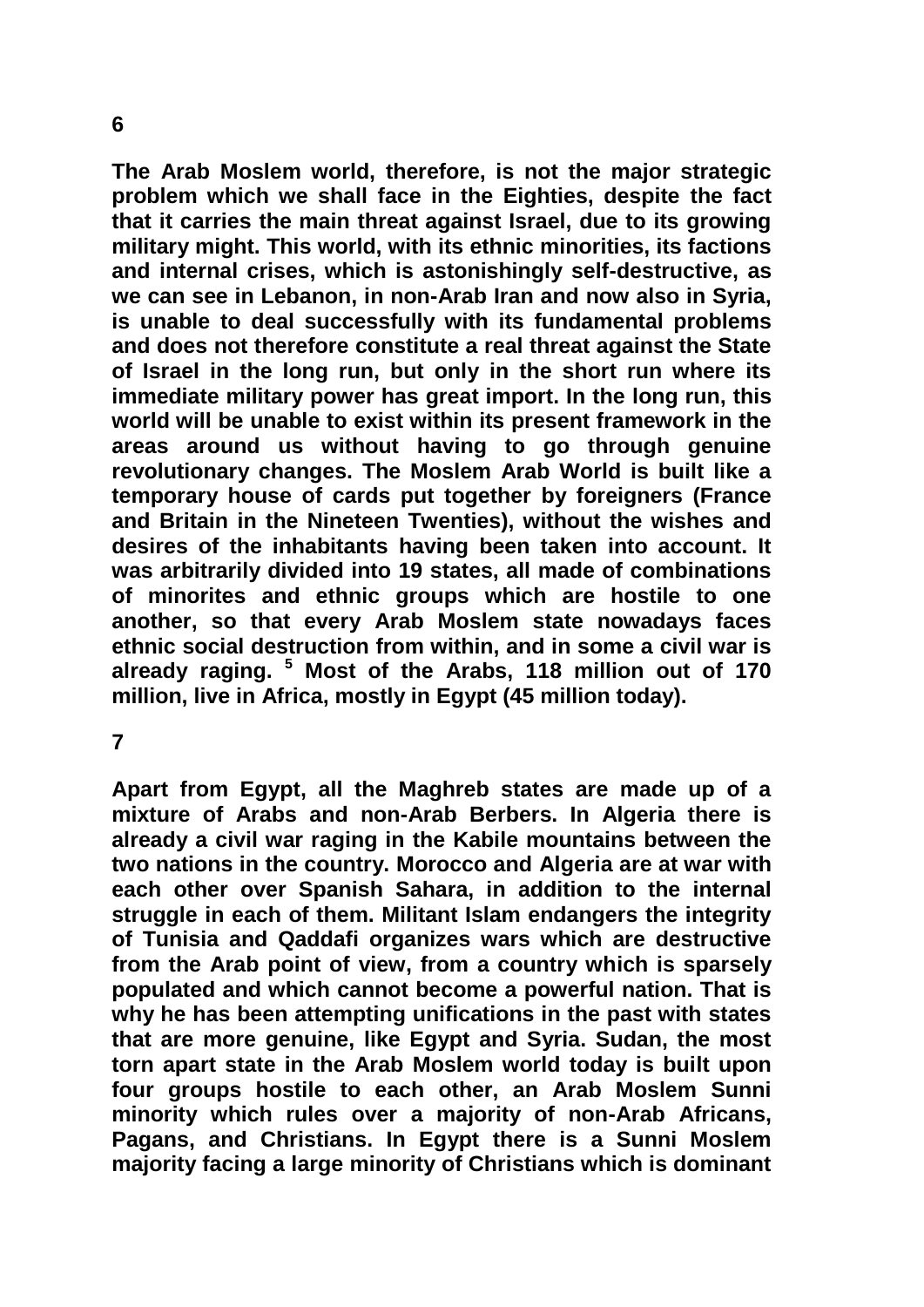**in upper Egypt: some 7 million of them, so that even Sadat, in his speech on May 8, expressed the fear that they will want a state of their own, something like a "second" Christian Lebanon in Egypt.**

### **8**

**All the Arab States east of Israel are torn apart, broken up and riddled with inner conflict even more than those of the Maghreb. Syria is fundamentally no different from Lebanon except in the strong military regime which rules it. But the real civil war taking place nowadays between the Sunni majority and the Shi'ite Alawi ruling minority (a mere 12% of the population) testifies to the severity of the domestic trouble.**

#### **9**

**Iraq is, once again, no different in essence from its neighbors, although its majority is Shi'ite and the ruling minority Sunni. Sixty-five percent of the population has no say in politics, in which an elite of 20 percent holds the power. In addition there is a large Kurdish minority in the north, and if it weren't for the strength of the ruling regime, the army and the oil revenues, Iraq's future state would be no different than that of Lebanon in the past or of Syria today. The seeds of inner conflict and civil war are apparent today already, especially after the rise of Khomeini to power in Iran, a leader whom the Shi'ites in Iraq view as their natural leader.**

#### **10**

**All the Gulf principalities and Saudi Arabia are built upon a delicate house of sand in which there is only oil. In Kuwait, the Kuwaitis constitute only a quarter of the population. In Bahrain, the Shi'ites are the majority but are deprived of power. In the UAE, Shi'ites are once again the majority but the Sunnis are in power. The same is true of Oman and North Yemen. Even in the Marxist South Yemen there is a sizable Shi'ite minority. In Saudi Arabia half the population is foreign, Egyptian and Yemenite, but a Saudi minority holds power.**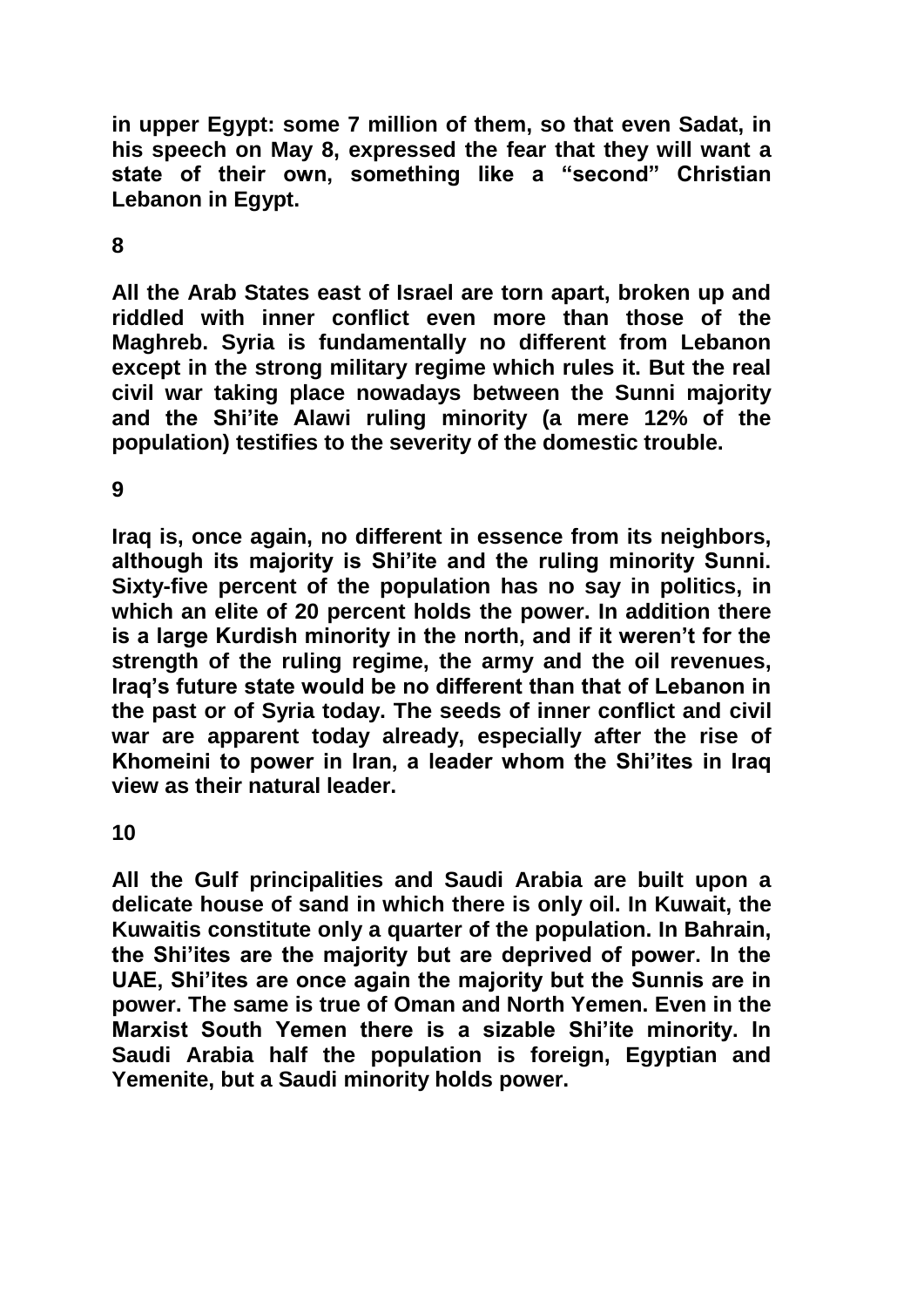**Jordan is in reality Palestinian, ruled by a Trans-Jordanian Bedouin minority, but most of the army and certainly the bureaucracy is now Palestinian. As a matter of fact Amman is as Palestinian as Nablus. All of these countries have powerful armies, relatively speaking. But there is a problem there too. The Syrian army today is mostly Sunni with an Alawi officer corps, the Iraqi army Shi'ite with Sunni commanders. This has great significance in the long run, and that is why it will not be possible to retain the loyalty of the army for a long time except where it comes to the only common denominator: The hostility towards Israel, and today even that is insufficient.**

**12**

**Alongside the Arabs, split as they are, the other Moslem states share a similar predicament. Half of Iran's population is comprised of a Persian speaking group and the other half of an ethnically Turkish group. Turkey's population comprises a Turkish Sunni Moslem majority, some 50%, and two large minorities, 12 million Shi'ite Alawis and 6 million Sunni Kurds. In Afghanistan there are 5 million**

**Shi'ites who constitute one third of the population. In Sunni Pakistan there are 15 million Shi'ites who endanger the existence of that state.**

**13**

**This national ethnic minority picture extending from Morocco to India and from Somalia to Turkey points to the absence of stability and a rapid degeneration in the entire region. When this picture is added to the economic one, we see how the entire region is built like a house of cards, unable to withstand its severe problems.**

#### **14**

**In this giant and fractured world there are a few wealthy groups and a huge mass of poor people. Most of the Arabs have an average yearly income of 300 dollars. That is the situation in Egypt, in most of the Maghreb countries except for Libya, and in Iraq. Lebanon is torn apart and its economy is falling to**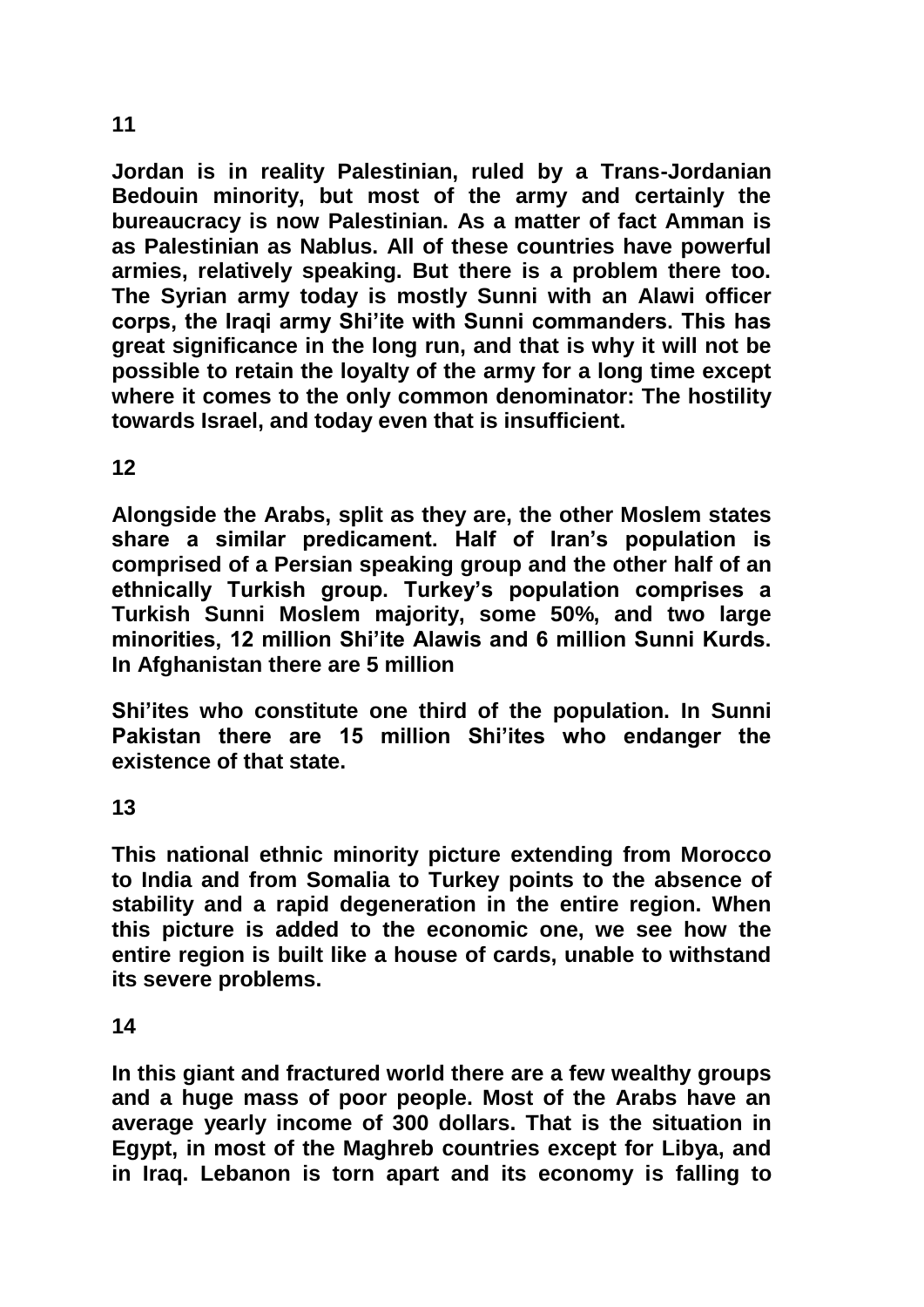**pieces. It is a state in which there is no centralized power, but only 5 de facto sovereign authorities (Christian in the north, supported by the Syrians and under the rule of the Franjieh clan, in the East an area of direct Syrian conquest, in the center a Phalangist controlled Christian enclave, in the south and up to the Litani river a mostly Palestinian region controlled by the PLO and Major Haddad's state of Christians and half a million Shi'ites). Syria is in an even graver situation and even the assistance she will obtain in the future after the unification with Libya will not be sufficient for dealing with the basic problems of existence and the maintenance of a large army. Egypt is in the worst situation: Millions are on the verge of hunger, half the labor force is unemployed, and housing is scarce in this most densely populated area of the world. Except for the army, there is not a single department operating efficiently and the state is in a permanent state of bankruptcy and depends entirely on American foreign assistance granted since the peace.<sup>6</sup>**

**15**

**In the Gulf states, Saudi Arabia, Libya and Egypt there is the largest accumulation of money and oil in the world, but those enjoying it are tiny elites who lack a wide base of support and self-confidence, something that no army can guarantee. [7](http://www.geocities.com/roundtable_texts/) The Saudi army with all its equipment cannot defend the regime from real dangers at home or abroad, and what took place in Mecca in 1980 is only an example. A sad and very stormy situation surrounds Israel and creates challenges for it, problems, risks** *but also far-reaching opportunities for the first time since 1967***. Chances are that opportunities missed at that time will become achievable in the Eighties to an extent and along dimensions which we cannot even imagine today.**

**16**

**The "peace" policy and the return of territories, through a dependence upon the US, precludes the realization of the new option created for us. Since 1967, all the governments of Israel have tied our national aims down to narrow political needs, on the one hand, and on the other to destructive opinions at home which neutralized our capacities both at home and abroad. Failing to take steps towards the Arab population in the new territories, acquired in the course of a war forced upon us, is**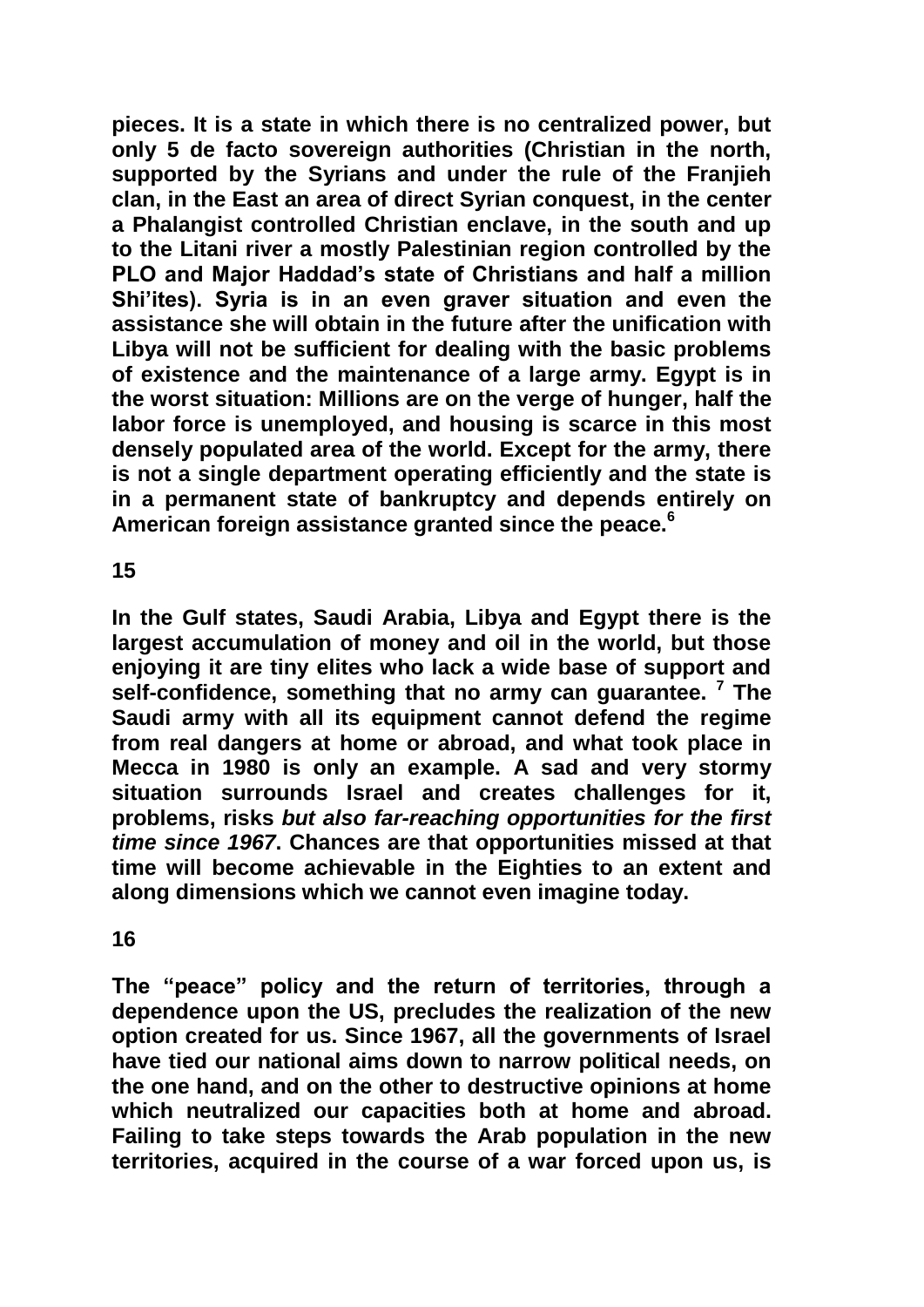**the major strategic error committed by Israel on the morning after the Six Day War. We could have saved ourselves all the bitter and dangerous conflict since then if we had given Jordan to the Palestinians who live west of the Jordan river. By doing that we would have neutralized the Palestinian problem which we nowadays face, and to which we have found solutions that are really no solutions at all, such as territorial compromise or autonomy which amount, in fact, to the same thing. [8](http://www.geocities.com/roundtable_texts/) Today, we suddenly face immense opportunities for transforming the situation thoroughly and this we must do in the coming decade, otherwise we shall not survive as a state.**

**17**

**In the course of the Nineteen Eighties, the State of Israel will have to go through far-reaching changes in its political and economic regime domestically, along with radical changes in its foreign policy, in order to stand up to the global and regional challenges of this new epoch. The loss of the Suez Canal oil fields, of the immense potential of the oil, gas and other natural resources in the Sinai peninsula which is geomorphologically identical to the rich oil-producing countries in the region, will result in an energy drain in the near future and will destroy our domestic economy: one quarter of our present GNP as well as one third of the budget is used for**  the purchase of oil. <sup>[9](http://www.geocities.com/roundtable_texts/)</sup> The search for raw materials in the Negev **and on the coast will not, in the near future, serve to alter that state of affairs.**

**18**

**(Regaining) the Sinai peninsula with its present and potential resources** *is therefore a political priority which is obstructed by the Camp David and the peace agreements***. The fault for that lies of course with the present Israeli government and the governments which paved the road to the policy of territorial compromise, the Alignment governments since 1967. The Egyptians will not need to keep the peace treaty after the return of the Sinai, and they will do all they can to return to the fold of the Arab world and to the USSR in order to gain support and military assistance. American aid is guaranteed only for a short while, for the terms of the peace and the weakening of the U.S. both at home and abroad will bring about a reduction in aid.**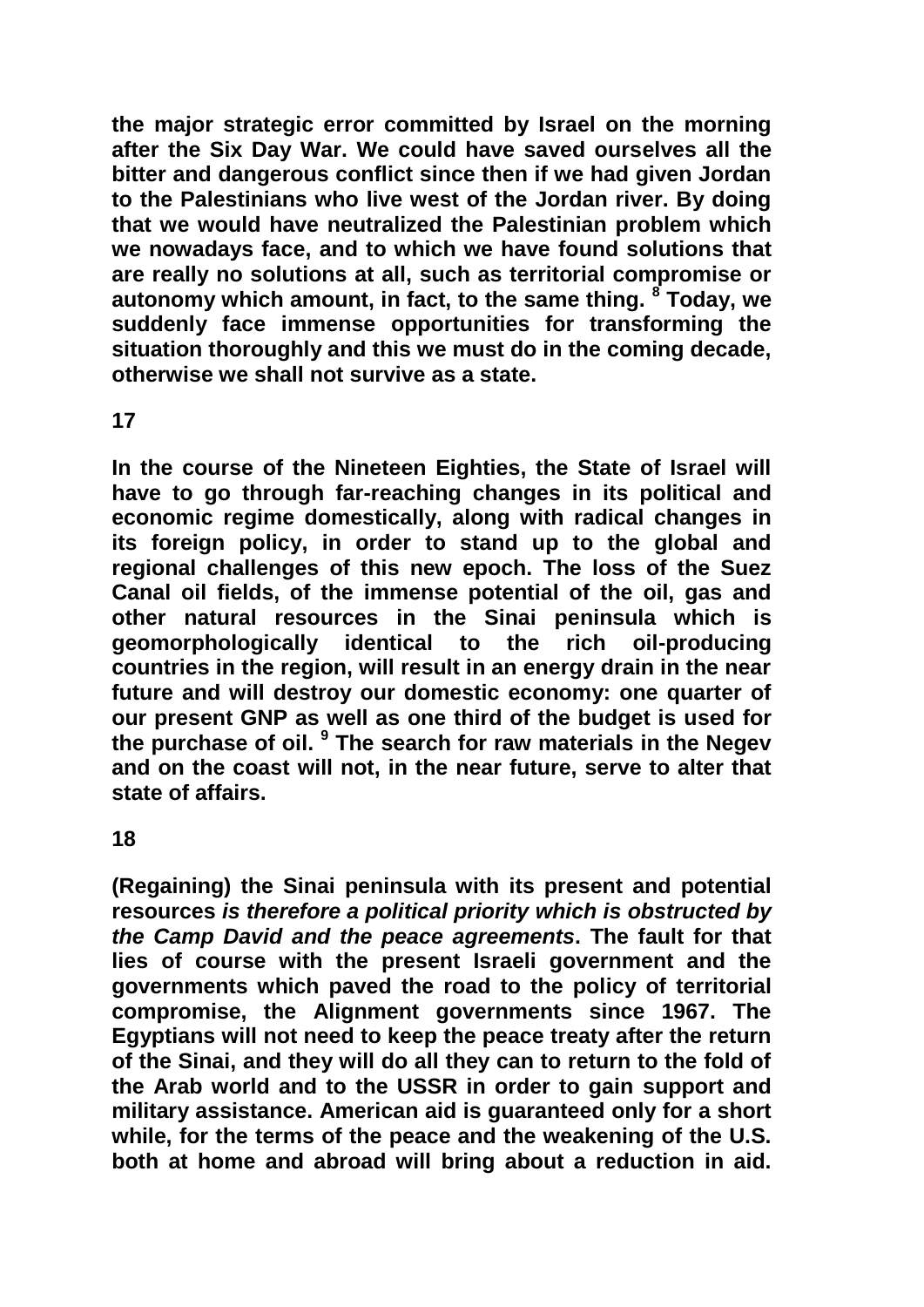**Without oil and the income from it, with the present enormous expenditure, we will not be able to get through 1982 under the present conditions** *and we will have to act in order to return the situation to the status quo which existed in Sinai prior to Sadat"s visit and the mistaken peace agreement signed with him in March 1979***.** *[1](http://www.geocities.com/roundtable_texts/)***0**

**19**

**Israel has two major routes through which to realize this purpose, one direct and the other indirect. The direct option is the less realistic one because of the nature of the regime and government in Israel as well as the wisdom of Sadat who obtained our withdrawal from Sinai, which was, next to the war of 1973, his major achievement since he took power. Israel will not unilaterally break the treaty, neither today, nor in 1982, unless it is very hard pressed economically and politically** *and Egypt provides Israel with the excuse* **to take the Sinai back into our hands for the fourth time in our short history. What is left therefore, is the indirect option. The economic situation in Egypt, the nature of the regime and its pan-**

**Arab policy, will bring about a situation after April 1982 in which Israel will be forced to act directly or indirectly** *in order to regain control over Sinai as a strategic, economic and energy reserve for the long run***. Egypt does not constitute a military strategic problem due to its internal conflicts and it could be driven back to the post 1967 war situation in no more than one day. [11](http://www.geocities.com/roundtable_texts/)**

**20**

**The myth of Egypt as the strong leader of the Arab World was demolished back in 1956 and definitely did not survive 1967, but our policy, as in the return of the Sinai, served to turn the myth into "fact." In reality, however, Egypt's power in proportion both to Israel alone and to the rest of the Arab World has gone down about 50 percent since 1967. Egypt is no longer the leading political power in the Arab World and is economically on the verge of a crisis. Without foreign assistance the crisis will come tomorrow. [12](http://www.geocities.com/roundtable_texts/) In the short run, due to the return of the Sinai, Egypt will gain several advantages at our expense, but only in the short run until 1982, and that will not change the balance of power to its benefit, and**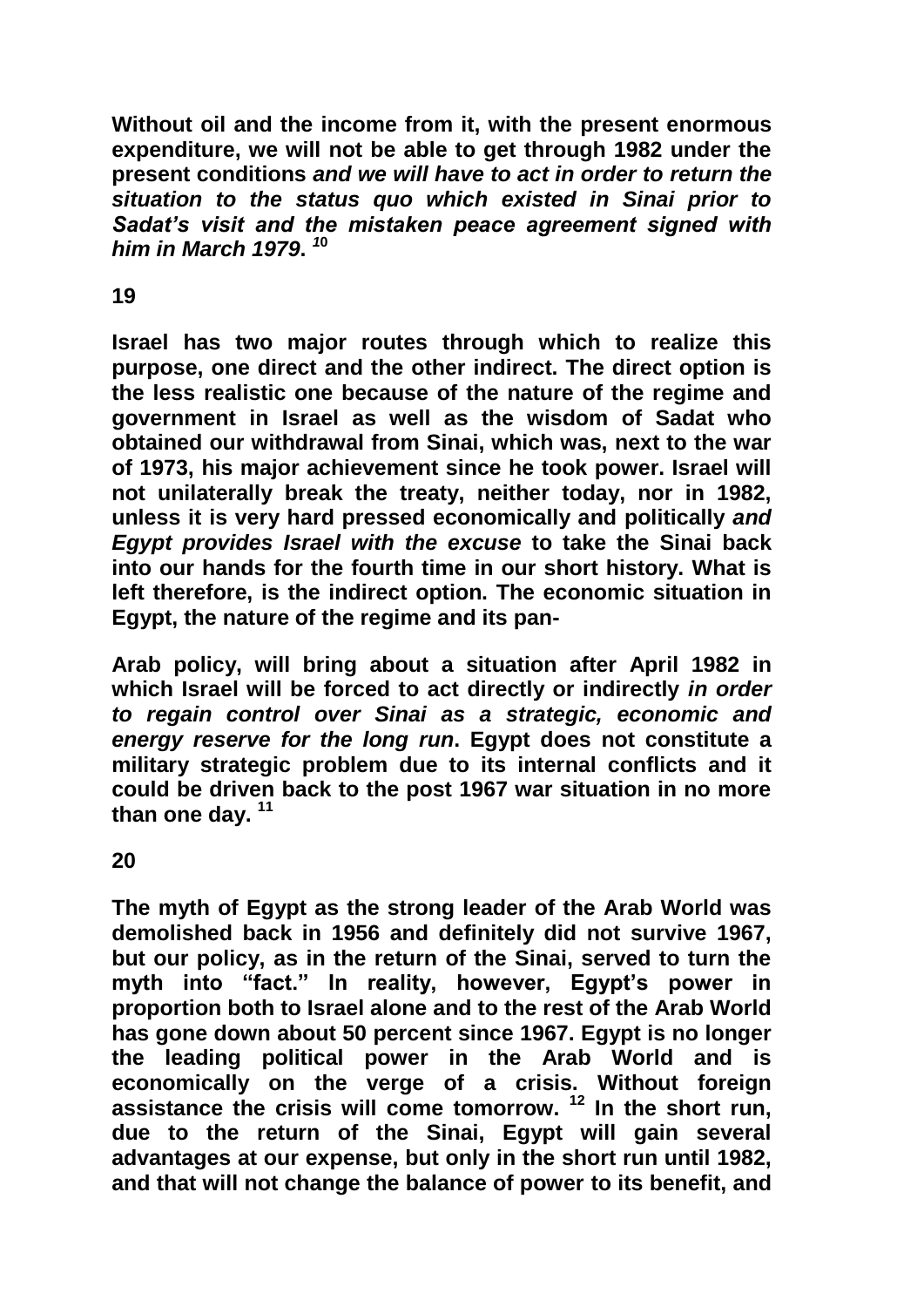**will possibly bring about its downfall. Egypt, in its present domestic political picture, is already a corpse, all the more so if we take into account the growing Moslem-Christian rift.**  *Breaking Egypt down territorially into distinct geographical regions is the political aim of Israel in the Nineteen Eighties on its Western front***.**

# **21**

**Egypt is divided and torn apart into many foci of authority. If Egypt falls apart, countries like Libya, Sudan or even the more distant states will not continue to exist in their present form and will join** *the downfall and dissolution of Egypt. The vision of a Christian Coptic State in Upper Egypt alongside a number of weak states with very localized power and without a centralized government as to date, is the key to a historical development which was only set back by the peace agreement but which seems inevitable in the long run***.** *[1](http://www.geocities.com/roundtable_texts/)***3**

#### **22**

**The Western front, which on the surface appears more problematic, is in fact less complicated than the Eastern front, in which most of the events that make the headlines have been taking place recently. Lebanon's total dissolution** *into five provinces serves as a precendent for the entire Arab world including Egypt, Syria, Iraq and the Arabian peninsula and is already following that track. The dissolution of Syria and Iraq later on into ethnically or religiously ungiue areas such as in Lebanon, is Israel"s primary target on the Eastern front in the long run, while the dissolution of the military power of those states serves as the primary short term target. Syria will fall apart, in accordance with its ethnic and religious structure, into several states such as in present day Lebanon, so that there will be a Shi"ite Alawi state along its coast, a Sunni state in the Aleppo area, another Sunni state in Damascus hostile to its northern neighbor, and the Druzes who will set up a state***, maybe even in our Golan, and certainly in the Hauran and** *in northern Jordan***. This state of affairs will be the guarantee for peace and security in the area in the long run,** *and that aim is already within our reach today***. [14](http://www.geocities.com/roundtable_texts/)**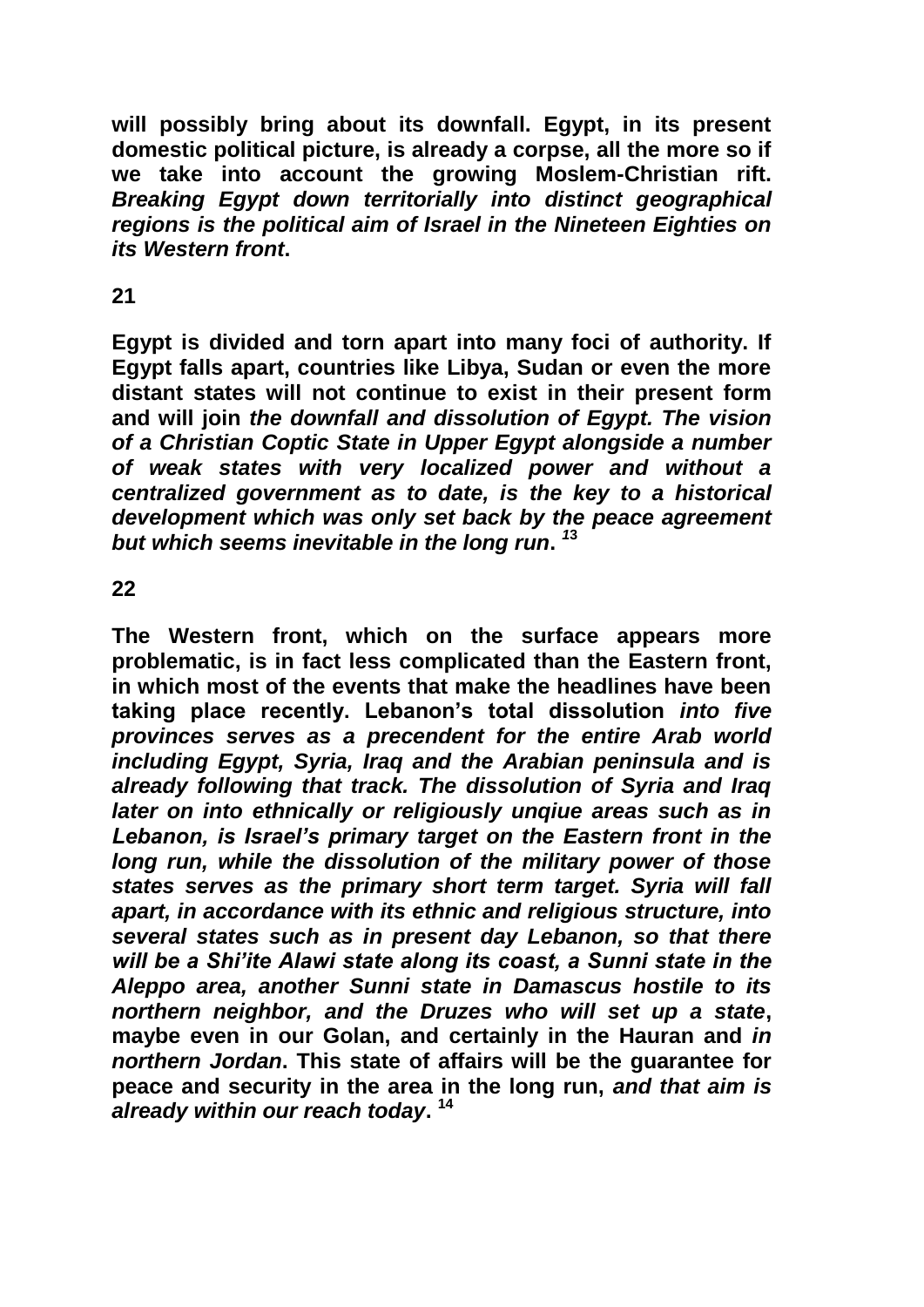**Iraq, rich in oil on the one hand and internally torn on the other,**  *is guaranteed as a candidate for Israel"s targets***. Its dissolution is even more important for us than that of Syria. Iraq is stronger than Syria. In the short run it is Iraqi power which constitutes the greatest threat to Israel. An Iraqi-Iranian war will tear Iraq apart and cause its downfall at home even before it is able to organize a struggle on a wide front against us.** *Every kind of inter-Arab confrontation will assist us in the short run and will shorten the way to the more important aim of breaking up Iraq into denominations as in Syria and in Lebanon***. In Iraq, a division into provinces along ethnic/religious lines as in Syria during Ottoman times is possible. So, three (or more) states will exist around the three major cities: Basra, Baghdad and Mosul, and Shi'ite areas in the south will separate from the Sunni and Kurdish north. It is possible that the present Iranian-Iraqi confrontation will deepen this polarization. [15](http://www.geocities.com/roundtable_texts/)**

**24**

**The entire Arabian peninsula is a natural candidate for dissolution due to internal and external pressures, and the matter is inevitable especially in Saudi Arabia. Regardless of whether its economic might based on oil remains intact or whether it is diminished in the long run, the internal rifts and breakdowns are a clear and natural development in light of the present political structure. [16](http://www.geocities.com/roundtable_texts/)**

#### **25**

*Jordan constitutes an immediate strategic target in the short run* **but not in the long run, for it does not constitute a real threat in the long run** *after its dissolution***, the termination of the lengthy rule of King Hussein and the transfer of power to the Palestinians in the short run.**

**26**

**There is no chance that Jordan will continue to exist in its present structure for a long time, and Israel's policy, both in war and in peace, ought to be directed at the liquidation of Jordan under the present regime and the transfer of power to the Palestinian majority. Changing the regime east of the river**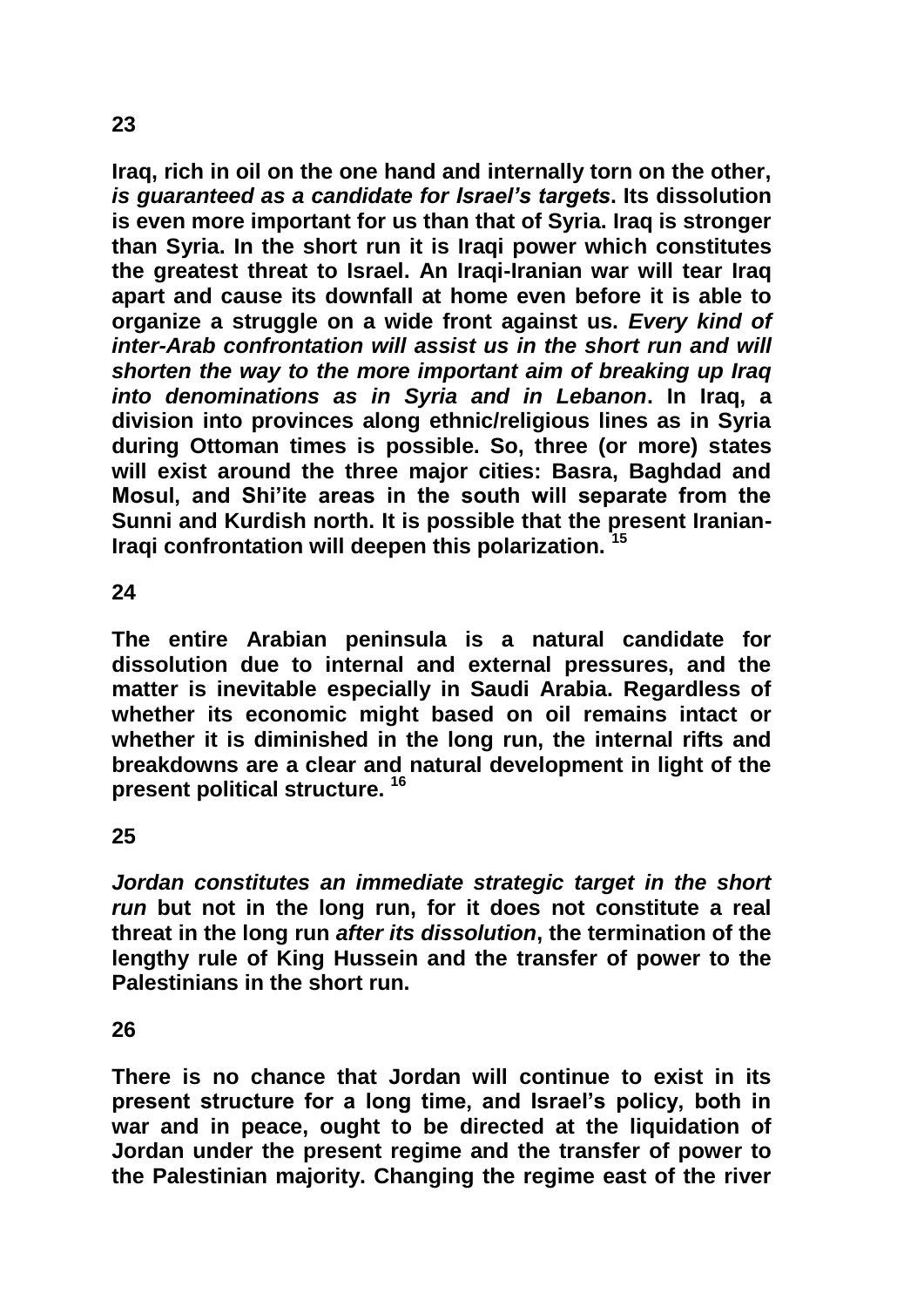**will also cause** *the termination of the problem of the territories densely populated with Arabs west of the Jordan. Whether in war or under conditions of peace, emigration from the territories and economic demographic freeze in them, are the guarantees for the coming change on both banks of the river, and we ought to be active in order to accelerate this process in the nearest future***. The autonomy plan ought also to be rejected, as well as any compromise or division of the territories for, given the plans of the PLO and those of the Israeli Arabs themselves, the Shefa'amr plan of September 1980, it is not possible** *to go on living in this country in the present situation without separating the two nations, the Arabs to Jordan and the Jews to the areas west of the river***. Genuine coexistence and peace will reign over the land only when the Arabs understand that without Jewish rule between the Jordan and the sea they will have neither existence nor security. A nation of their own and security will be theirs only in Jordan. [17](http://www.geocities.com/roundtable_texts/)**

**27**

**Within Israel the distinction between the areas of '67 and the territories beyond them, those of '48, has always been meaningless for Arabs and nowadays no longer has any significance for us. The problem should be seen in its entirety without any divisions as of '67. It should be clear, under any future political situation or military constellation, that** *the solution of the problem of the indigenous Arabs* **will come only when they recognize the existence of Israel in secure borders up to the Jordan river** *and beyond it, as our existential need* **in this difficult epoch, the nuclear epoch which we shall soon enter. It is no longer possible to live with three fourths of the Jewish population on the dense shoreline which is so dangerous in a nuclear epoch.**

**28**

**Dispersal of the population is therefore a domestic strategic aim of the highest order; otherwise, we shall cease to exist within any borders. Judea, Samaria and the Galilee are our sole guarantee for national existence, and if we do not become the majority in the mountain areas, we shall not rule in the country and we shall be like the Crusaders, who lost this country which was not theirs anyhow, and in which they were foreigners to**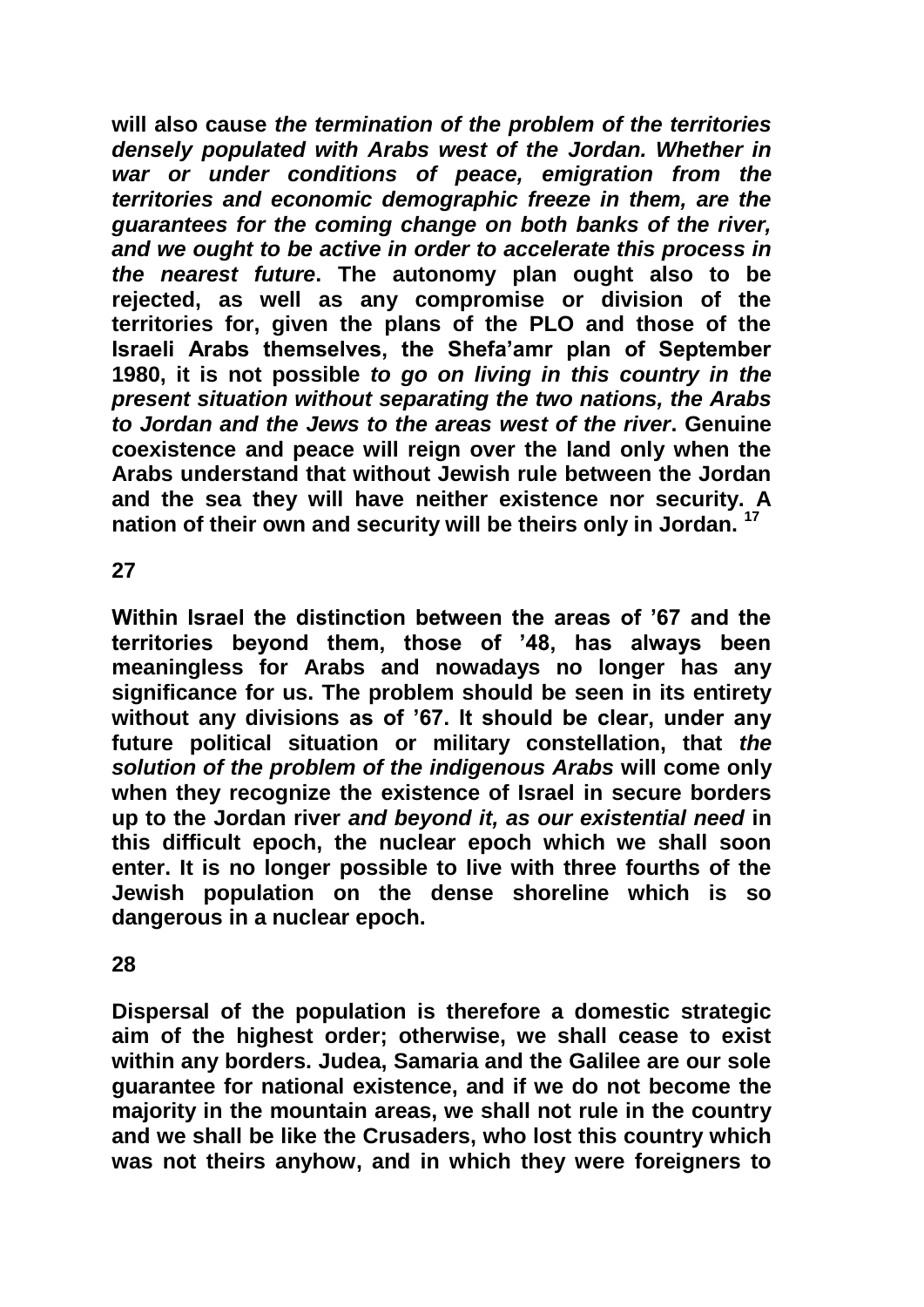**begin with. Rebalancing the country demographically, strategically and economically is the highest and most central aim today. Taking hold of the mountain watershed from Beersheba to the Upper Galilee is the national aim generated by the major strategic consideration which is settling the mountainous part of the country that** *is empty of Jews today***. [l8](http://www.geocities.com/roundtable_texts/)**

**29**

**Realizing our aims on the Eastern front depends first on the realization of this internal strategic objective. The transformation of the political and economic structure, so as to enable the realization of these strategic aims, is the key to achieving the entire change. We need to change from a centralized economy in which the government is extensively involved, to an open and free market as well as to switch from depending upon the U.S. taxpayer to developing, with our own hands, of a genuine productive economic infrastructure. If we are not able to make this change freely and voluntarily, we shall be forced into it by world developments, especially in the areas of economics, energy, and politics, and by our own growing isolation. [l9](http://www.geocities.com/roundtable_texts/)**

**30**

**From a military and strategic point of view, the West led by the U.S. is unable to withstand the global pressures of the USSR throughout the world, and Israel must therefore stand alone in the Eighties, without any foreign assistance, military or economic,** *and this is within our capacities today, with no compromises. [20](http://www.geocities.com/roundtable_texts/) Rapid changes in the world will also bring about a change in the condition of world Jewry to which Israel will become not only a last resort but the only existential option. We cannot assume that U.S. Jews, and the communities of Europe and Latin America will continue to exist in the present form in the future***.** *[2](http://www.geocities.com/roundtable_texts/)***1**

**31**

**Our existence in this country itself is certain, and there is no force that could remove us from here either forcefully or by treachery (Sadat's method). Despite the difficulties of the mistaken "peace" policy and the** *problem* **of the Israeli Arabs**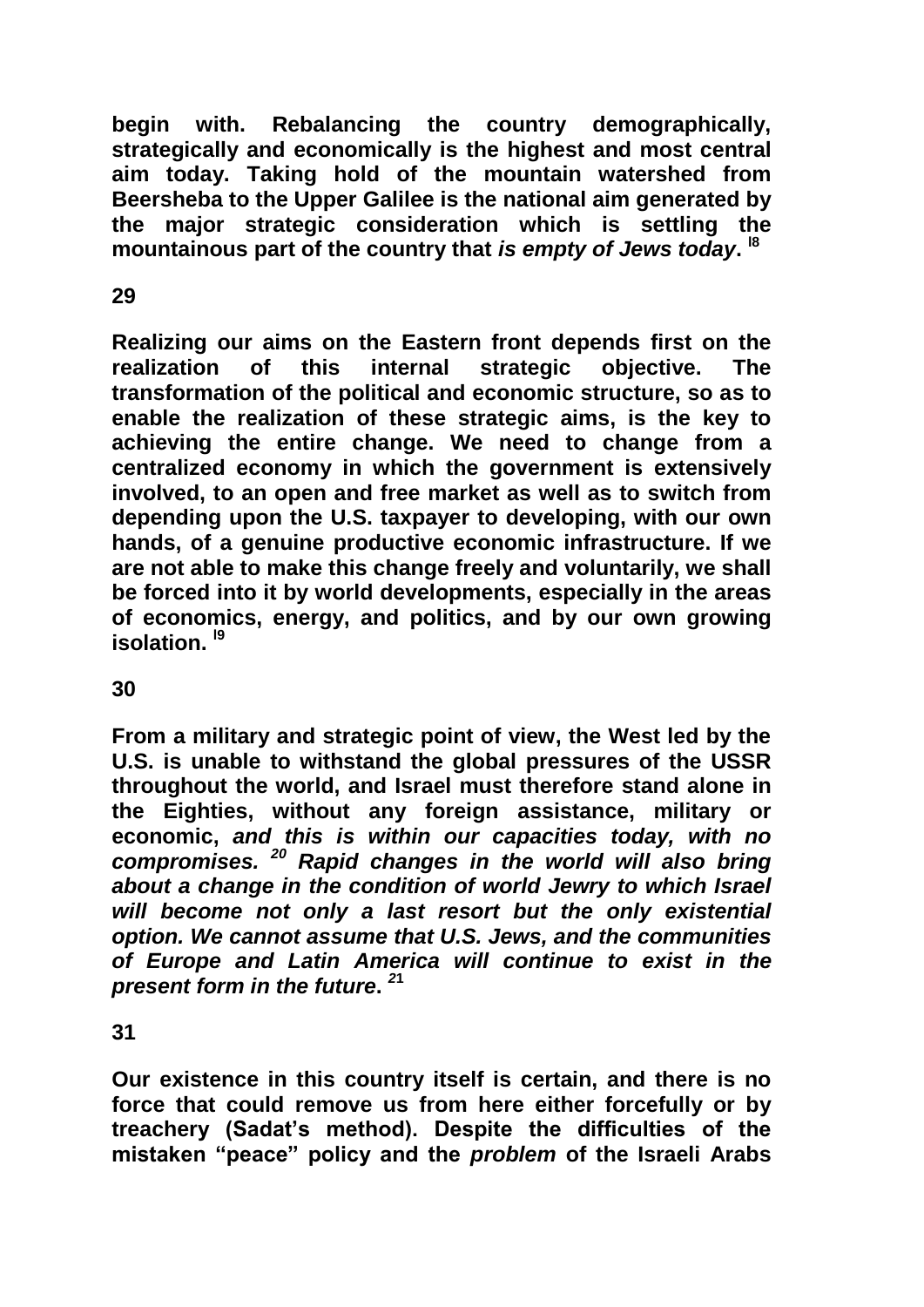**and those of the territories, we can effectively deal with these problems in the foreseeable future.**

# **Conclusion**

**1**

**Three important points have to be clarified in order to be able to understand the significant possibilities of realization of this Zionist plan for the Middle East, and also why it had to be published.**

# **2**

### **The Military Background of The Plan**

**The military conditions of this plan have not been mentioned above, but on the many occasions where something very like it is being "explained" in closed meetings to members of the Israeli Establishment, this point is clarified. It is assumed that the Israeli military forces, in all their branches, are insufficient for the actual work of occupation of such wide territories as discussed above. In fact, even in times of intense Palestinian "unrest" on the West Bank, the forces of the Israeli Army are stretched out too much. The answer to that is the method of ruling by means of "Haddad forces" or of "Village Associations" (also known as "Village Leagues"): local forces under "leaders" completely dissociated from the population, not having even any feudal or party structure (such as the Phalangists have, for example). The "states" proposed by Yinon are "Haddadland" and "Village Associations," and their armed forces will be, no doubt, quite similar. In addition, Israeli military superiority in such a situation will be much greater than it is even now, so that any movement of revolt will be "punished" either by mass humiliation as in the West Bank and Gaza Strip, or by bombardment and obliteration of cities, as in Lebanon now (June 1982), or by both. In order to ensure this,**  *the plan***, as explained orally, calls for the establishment of Israeli garrisons in focal places between the mini states, equipped with the necessary mobile destructive forces. In fact, we have seen something like this in Haddadland and we will almost certainly soon see the first example of this system functioning either in South Lebanon or in all Lebanon.**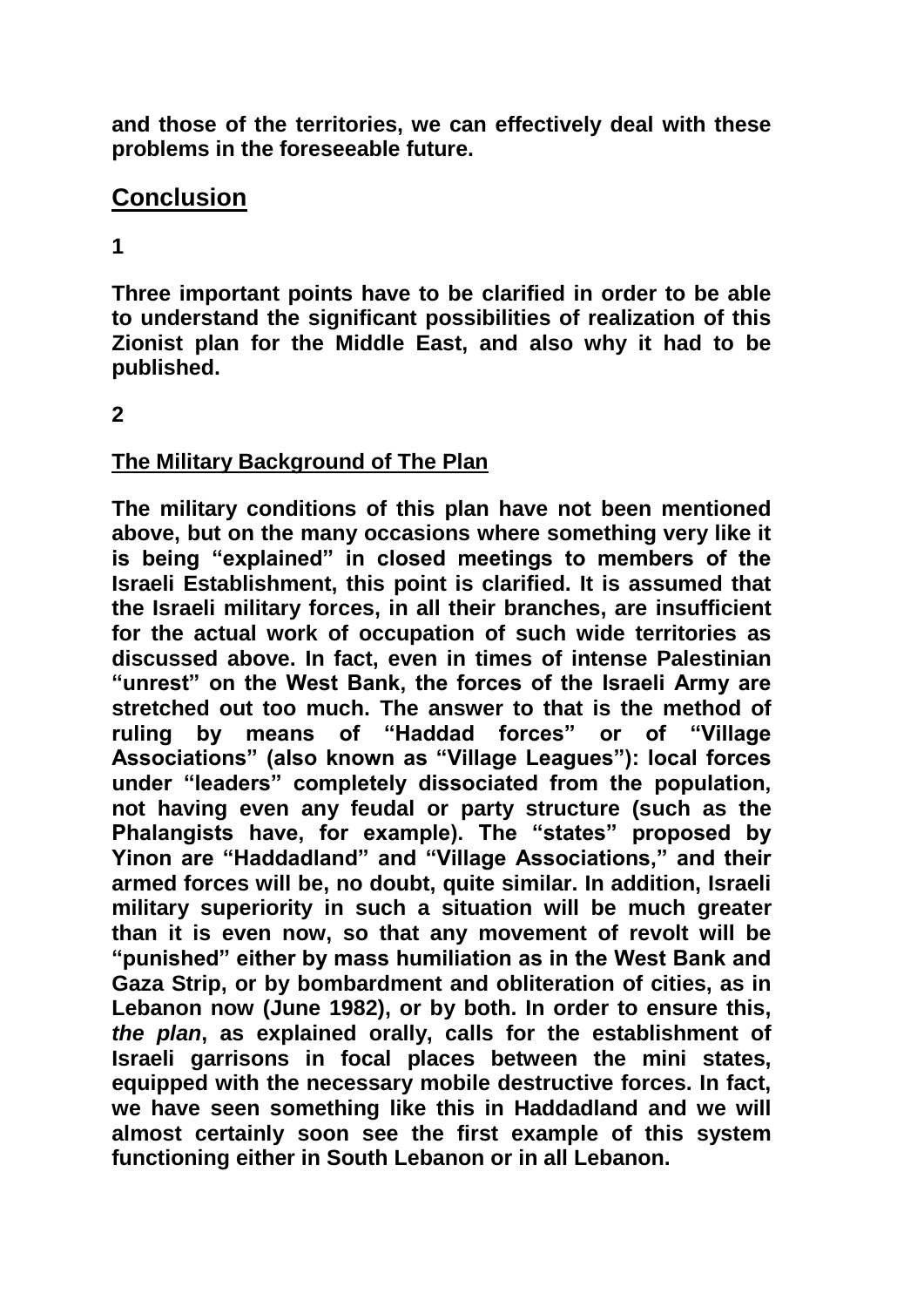**It is obvious that the above military assumptions, and the whole plan too, depend also on the Arabs continuing to be even more divided than they are now, and on the lack of any truly progressive mass movement among them. It may be that those two conditions will be removed only when the plan will be well advanced, with consequences which can not be foreseen.**

**4**

# **Why it is necessary to publish this in Israel?**

**The reason for publication is the dual nature of the Israeli-Jewish society: A very great measure of freedom and democracy, specially for Jews, combined with expansionism and racist discrimination. In such a situation the Israeli-Jewish elite (for the masses follow the TV and Begin's speeches)** *has to be persuaded***. The first steps in the process of persuasion are oral, as indicated above, but a time comes in which it becomes inconvenient. Written material must be produced for the benefit of the more stupid "persuaders" and "explainers" (for example medium-rank officers, who are, usually, remarkably stupid). They then "learn it," more or less, and preach to others. It should be remarked that Israel, and even the Yishuv from the Twenties, has always functioned in this way. I myself well remember how (before I was "in opposition") the necessity of war with was explained to me and others a year before the 1956 war, and the necessity of conquering "the rest of Western Palestine when we will have the opportunity" was explained in the years 1965-67.**

**5**

**Why is it assumed that there is no special risk from the outside in the publication of such plans?**

**Such risks can come from two sources, so long as the principled opposition inside Israel is very weak (a situation which may change as a consequence of the war on Lebanon) : The Arab World, including the Palestinians, and the United States. The Arab World has shown itself so far quite incapable of a detailed and rational analysis of Israeli-Jewish society, and** 

**3**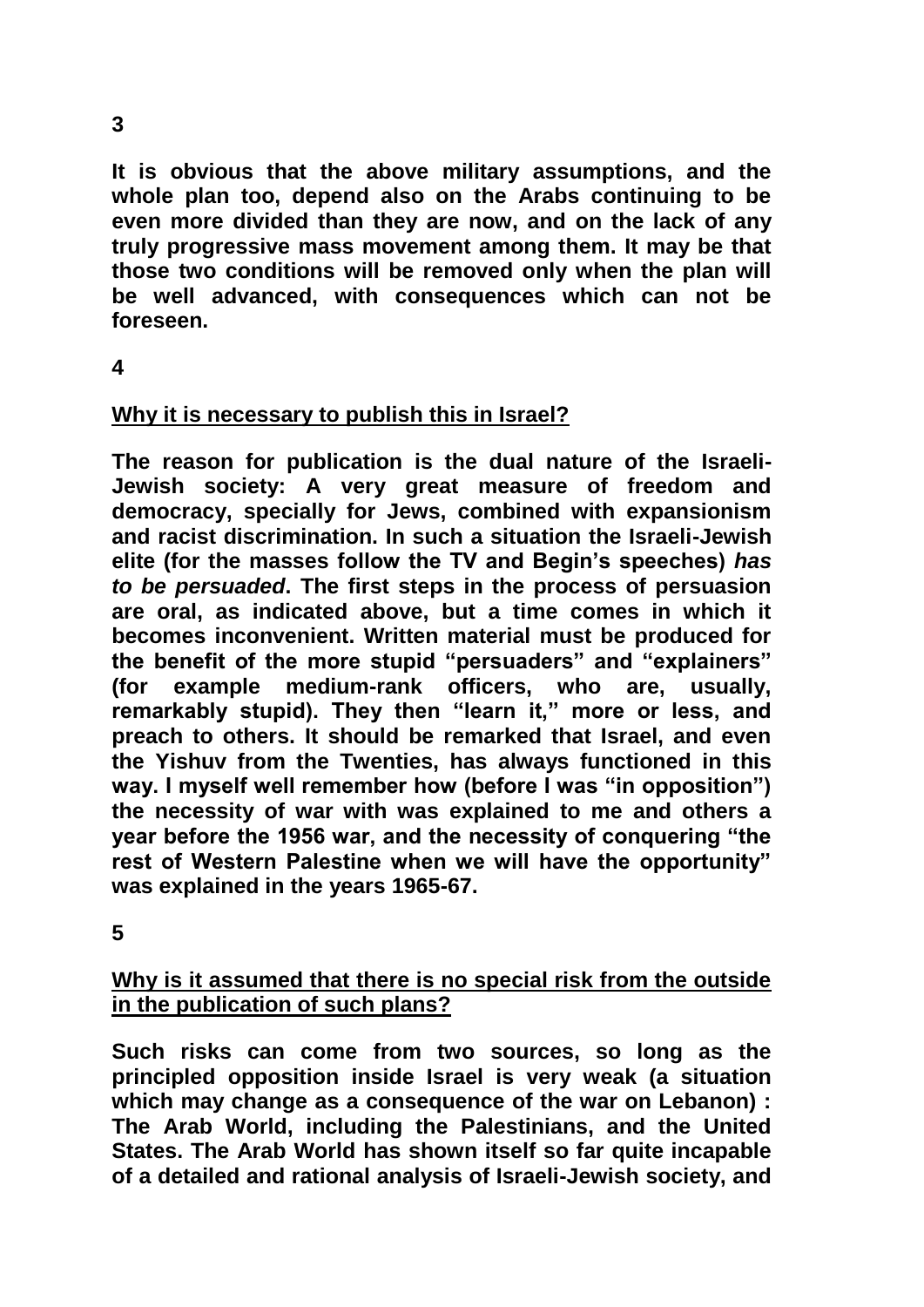**the Palestinians have been, on the average, no better than the rest. In such a situation, even those who are shouting about the dangers of Israeli expansionism (which are real enough) are doing this not because of factual and detailed knowledge, but because of belief in myth. A good example is the very persistent belief in the non-existent writing on the wall of the Knesset of the Biblical verse about the Nile and the Euphrates. Another example is the persistent, and completely false declarations, which were made by some of the most important Arab leaders, that the two blue stripes of the Israeli flag symbolize the Nile and the Euphrates, while in fact they are taken from the stripes of the Jewish praying shawl (Talit). The Israeli specialists assume that, on the whole, the Arabs will pay no attention to their serious discussions of the future, and the Lebanon war has proved them right. So why should they not continue with their old methods of persuading other Israelis?**

**6**

**In the United States a very similar situation exists, at least until now. The more or less serious commentators take their information about Israel, and much of their opinions about it, from two sources. The first is from articles in the "liberal" American press, written almost totally by Jewish admirers of Israel who, even if they are critical of some aspects of the Israeli state, practice loyally what Stalin used to call "the constructive criticism." (In fact those among them who claim also to be "Anti-Stalinist" are in reality more Stalinist than Stalin, with Israel being their god which has not yet failed). In the framework of such critical worship it must be assumed that Israel has always "good intentions" and only "makes mistakes," and therefore such a plan would not be a matter for discussion–exactly as the Biblical genocides committed by Jews are not mentioned. The other source of information,** *The Jerusalem Post***, has similar policies. So long, therefore, as the situation exists in which Israel is really a "closed society"** *to the rest of the world, because the world wants to close its eyes***, the publication and even the beginning of the realization of such a plan is realistic and feasible.**

**Israel Shahak**

**June 17, 1982 Jerusalem**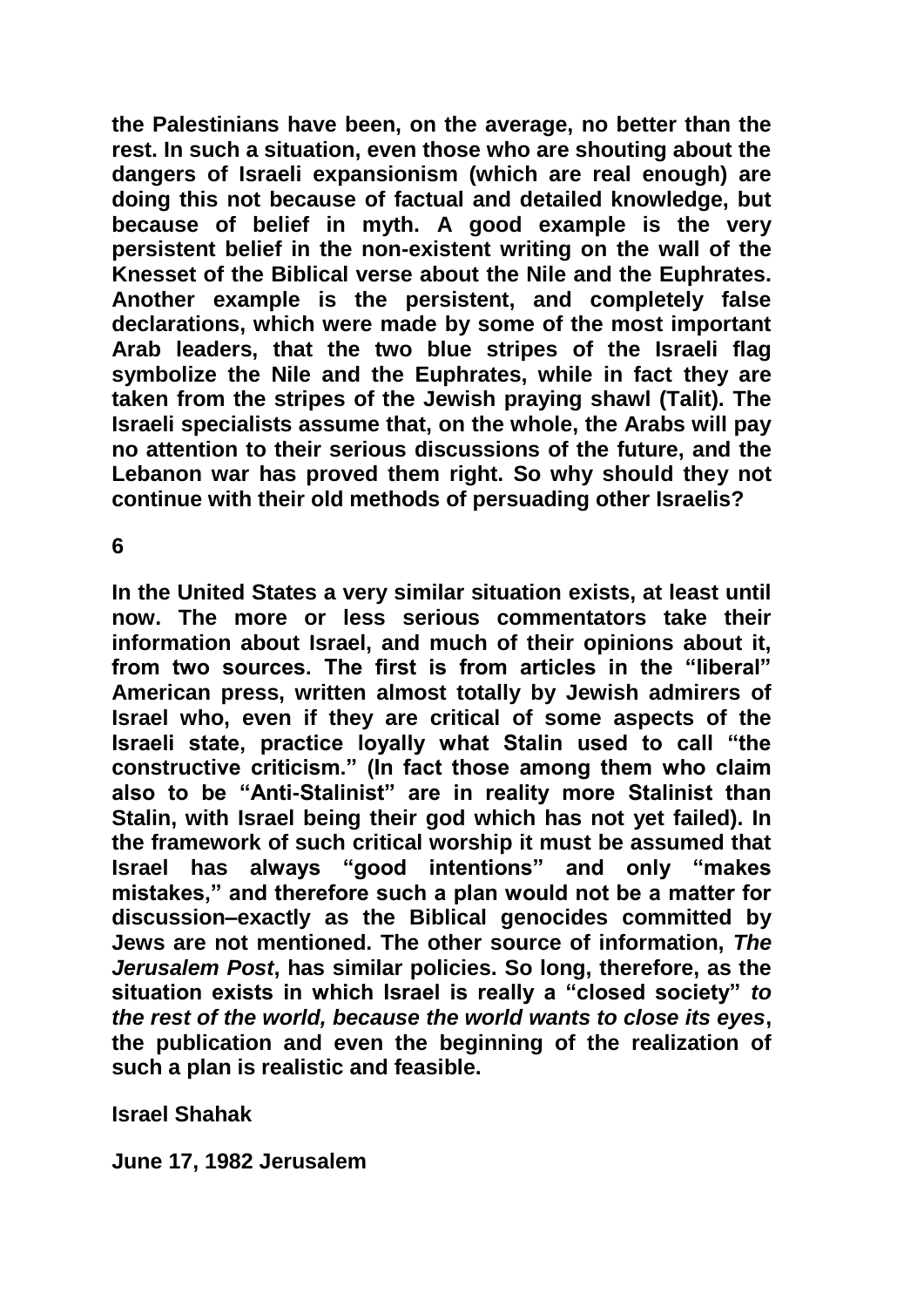## **About the Translator**

*Israel Shahak is a professor of organic chemistly at Hebrew University in Jerusalem and the chairman of the Israeli League for Human and Civil Rights. He published* **The Shahak Papers***, collections of key articles from the Hebrew press, and is the author of numerous articles and books, among them* **Non-Jew in the Jewish State***. His latest book is* **Israel's Global Role: Weapons for Repression***, published by the AAUG in 1982. Israel Shahak: (1933-2001)*

#### **Notes**

**[1](http://www.geocities.com/roundtable_texts/).** *American Universities Field Staff.* **Report No.33, 1979. According to this research, the population of the world will be 6 billion in the year 2000. Today's world population can be broken down as follows: China, 958 million; India, 635 million; USSR, 261 million; U.S., 218 million Indonesia, 140 million; Brazil and Japan, 110 million each. According to the figures of the U.N. Population Fund for 1980, there will be, in 2000, 50 cities with a population of over 5 million each. The population ofthp;Third World will then be 80% of the world population. According to Justin Blackwelder, U.S. Census Office chief, the world population will not reach 6 billion because of hunger.**

**[2](http://www.geocities.com/roundtable_texts/). Soviet nuclear policy has been well summarized by two American Sovietologists: Joseph D. Douglas and Amoretta M. Hoeber,** *Soviet Strategy for Nuclear War***, (Stanford, Ca., Hoover Inst. Press, 1979). In the Soviet Union tens and hundreds of articles and books are published each year which detail the Soviet doctrine for nuclear war and there is a great deal of documentation translated into English and published by the U.S. Air Force,including USAF:** *Marxism-Leninism on War and the Army: The Soviet View***, Moscow, 1972; USAF:** *The Armed Forces of the Soviet State***. Moscow, 1975, by Marshal A. Grechko. The basic Soviet approach to the matter is presented in the book by Marshal Sokolovski published in 1962 in Moscow: Marshal V. D. Sokolovski,** *Military Strategy, Soviet Doctrine and Concepts***(New York, Praeger, 1963).**

**[3](http://www.geocities.com/roundtable_texts/). A picture of Soviet intentions in various areas of the world can be drawn from the book by Douglas and Hoeber,** *ibid.* **For**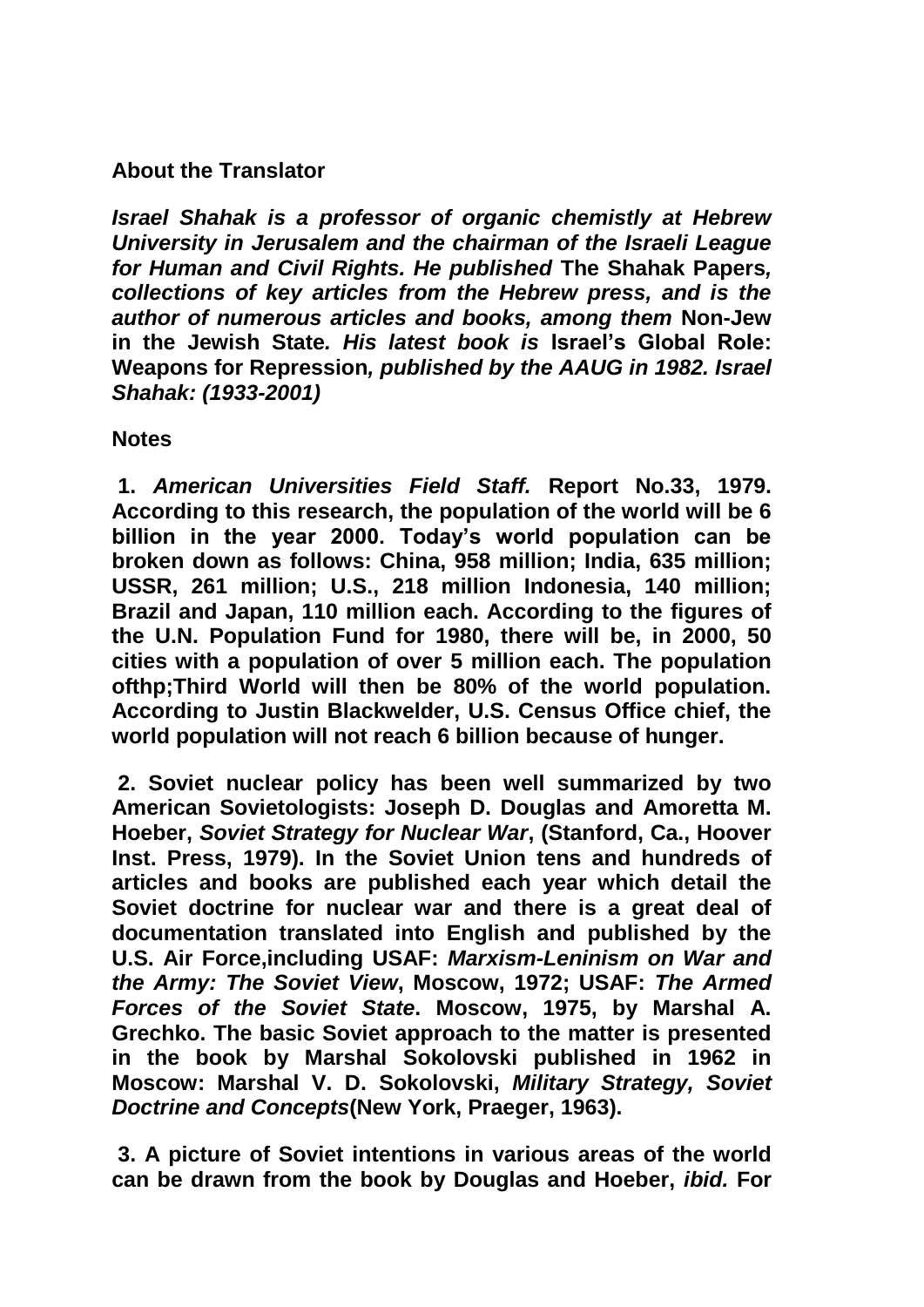**additional material see: Michael Morgan, "USSR's Minerals as Strategic Weapon in the Future,"** *Defense and Foreign Affairs***, Washington, D.C., Dec. 1979.**

**[4](http://www.geocities.com/roundtable_texts/). Admiral of the Fleet Sergei Gorshkov,** *Sea Power and the State***, London, 1979. Morgan,** *loc. cit.* **General George S. Brown (USAF) C-JCS,** *Statement to the Congress on the Defense Posture of the United States For Fiscal Year 1979***, p. 103; National Security Council,** *Review of Non-Fuel Mineral Policy***, (Washington, D.C. 1979,); Drew Middleton,** *The New York Times***, (9/15/79);** *Time***, 9/21/80.**

**[5](http://www.geocities.com/roundtable_texts/). Elie Kedourie, "The End of the Ottoman Empire,"** *Journal of Contemporary History***, Vol. 3, No.4, 1968.**

**[6](http://www.geocities.com/roundtable_texts/).** *Al-Thawra***, Syria 12/20/79,** *Al-Ahram***,12/30/79,** *Al Ba"ath***, Syria, 5/6/79. 55% of the Arabs are 20 years old and younger, 70% of the Arabs live in Africa, 55% of the Arabs under 15 are unemployed, 33% live in urban areas, Oded Yinon, "Egypt's Population Problem,"** *The Jerusalem Quarterly***, No. 15, Spring 1980.**

**[7](http://www.geocities.com/roundtable_texts/). E. Kanovsky, "Arab Haves and Have Nots,"** *The Jerusalem Quarterly***, No.1, Fall 1976,** *Al Ba"ath***, Syria, 5/6/79.**

**[8](http://www.geocities.com/roundtable_texts/). In his book, former Prime Minister Yitzhak Rabin said that the Israeli government is in fact responsible for the design of American policy in the Middle East, after June '67, because of its own indecisiveness as to the future of the territories and the inconsistency in its positions since it established the background for Resolution 242 and certainly twelve years later for the Camp David agreements and the peace treaty with Egypt. According to Rabin, on June 19, 1967, President Johnson sent a letter to Prime Minister Eshkol in which he did not mention anything about withdrawal from the new territories but exactly on the same day the government resolved to return territories in exchange for peace. After the Arab resolutions in Khartoum (9/1/67) the government altered its position but contrary to its decision of June 19, did not notify the U.S. of the alteration and the U.S. continued to support 242 in the Security Council on the basis of its earlier understanding that Israel is prepared to return territories. At that point it was already too late to change the U.S. position and Israel's policy. From here the way was opened to peace agreements on the basis of 242**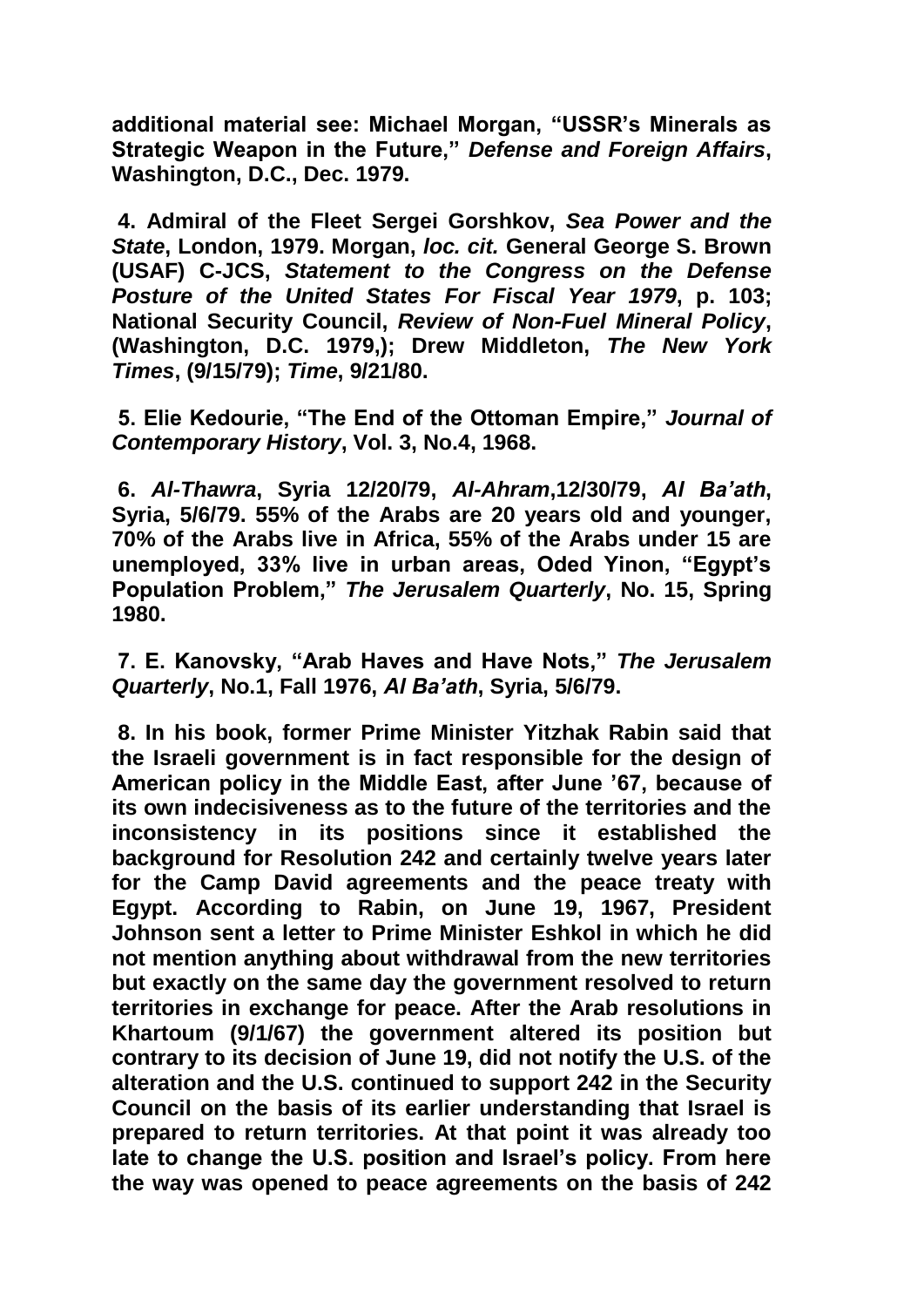**as was later agreed upon in Camp David. See Yitzhak Rabin.**  *Pinkas Sherut***, (***Ma"ariv* **1979) pp. 226-227.**

**[9](http://www.geocities.com/roundtable_texts/). Foreign and Defense Committee Chairman Prof. Moshe Arens argued in an interview (***Ma "ariv***,10/3/80) that the Israeli government failed to prepare an economic plan before the Camp David agreements and was itself surprised by the cost of the agreements, although already during the negotiations it was possible to calculate the heavy price and the serious error involved in not having prepared the economic grounds for peace.**

**The former Minister of Treasury, Mr. Yigal Holwitz, stated that if it were not for the withdrawal from the oil fields, Israel would have a positive balance of payments (9/17/80). That same person said two years earlier that the government of Israel (from which he withdrew) had placed a noose around his neck. He was referring to the Camp David agreements (***Ha"aretz***, 11/3/78). In the course of the whole peace negotiations neither an expert nor an economics advisor was consulted, and the Prime Minister himself, who lacks knowledge and expertise in economics, in a mistaken initiative, asked the U.S. to give us a loan rather than a grant, due to his wish to maintain our respect and the respect of the U.S. towards us. See** *Ha"aretz***1/5/79.**  *Jerusalem Post***, 9/7/79. Prof Asaf Razin, formerly a senior consultant in the Treasury, strongly criticized the conduct of the negotiations;** *Ha"aretz***, 5/5/79.** *Ma"ariv***, 9/7/79. As to matters concerning the oil fields and Israel's energy crisis, see the interview with Mr. Eitan Eisenberg, a government advisor on these matters,** *Ma"arive Weekly***, 12/12/78. The Energy Minister, who personally signed the Camp David agreements and the evacuation of Sdeh Alma, has since emphasized the seriousness of our condition from the point of view of oil supplies more than once…see** *Yediot Ahronot***, 7/20/79. Energy Minister Modai even admitted that the government did not consult him at all on the subject of oil during the Camp David and Blair House negotiations.** *Ha"aretz***, 8/22/79.**

**[10](http://www.geocities.com/roundtable_texts/). Many sources report on the growth of the armaments budget in Egypt and on intentions to give the army preference in a peace epoch budget over domestic needs for which a peace was allegedly obtained. See former Prime Minister Mamduh Salam in an interview 12/18/77, Treasury Minister Abd**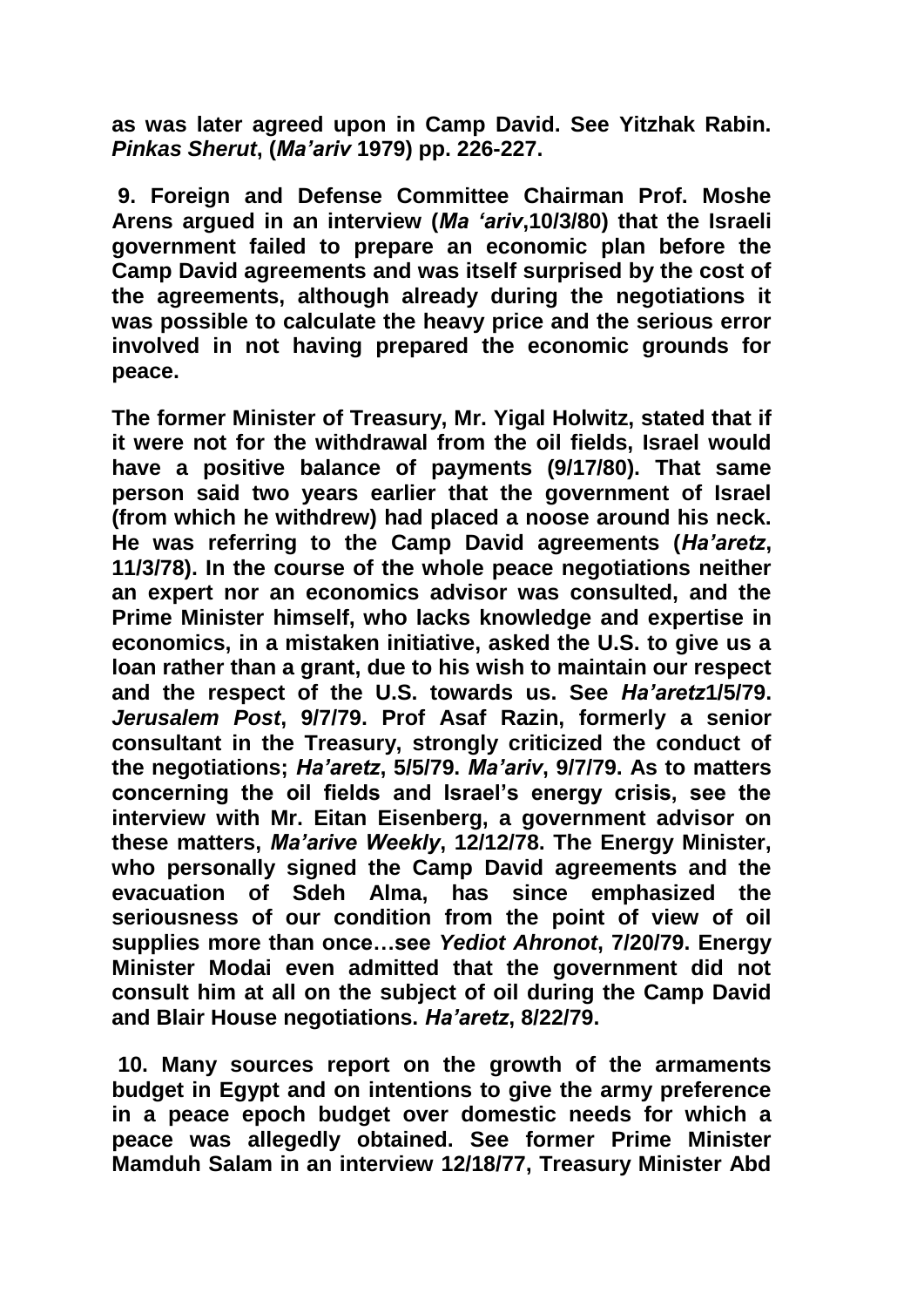**El Sayeh in an interview 7/25/78, and the paper** *Al Akhbar***, 12/2/78 which clearly stressed that the military budget will receive first priority, despite the peace. This is what former Prime Minister Mustafa Khalil has stated in his cabinet's programmatic document which was presented to Parliament, 11/25/78. See English translation, ICA, FBIS, Nov. 27. 1978, pp. D 1-10.**

**According to these sources, Egypt's military budget increased by 10% between fiscal 1977 and 1978, and the process still goes on. A Saudi source divulged that the Egyptians plan to increase their militmy budget by 100% in the next two years;**  *Ha"aretz***, 2/12/79 and** *Jerusalem Post***, 1/14/79.**

**[11](http://www.geocities.com/roundtable_texts/). Most of the economic estimates threw doubt on Egypt's ability to reconstruct its economy by 1982. See** *Economic Intelligence Unit***, 1978 Supplement, "The Arab Republic of Egypt"; E. Kanovsky, "Recent Economic Developments in the Middle East,"** *Occasional Papers***, The Shiloah Institution, June 1977; Kanovsky, "The Egyptian Economy Since the Mid-Sixties, The Micro Sectors,"** *Occasional Papers***, June 1978; Robert McNamara, President of World Bank, as reported in** *Times***, London, 1/24/78.**

**[12](http://www.geocities.com/roundtable_texts/). See the comparison made by the researeh of the Institute for Strategic Studies in London, and research camed out in the Center for Strategic Studies of Tel Aviv University, as well as the research by the British scientist, Denis Champlin,** *Military Review***, Nov. 1979, ISS:** *The Military Balance* **1979-1980, CSS;**  *Security Arrangements in Sinai***…by Brig. Gen. (Res.) A Shalev, No. 3.0 CSS;** *The Military Balance and the Military Options after the Peace Treaty with Egypt***, by Brig. Gen. (Res.) Y. Raviv, No.4, Dec. 1978, as well as many press reports including** *El Hawadeth***, London, 3/7/80;** *El Watan El Arabi***, Paris, 12/14/79.**

**[13](http://www.geocities.com/roundtable_texts/). As for religious ferment in Egypt and the relations between Copts and Moslems see the series of articles published in the Kuwaiti paper,** *El Qabas***, 9/15/80. The English author Irene Beeson reports on the rift between Moslems and Copts, see: Irene Beeson,** *Guardian***, London, 6/24/80, and Desmond Stewart,** *Middle East Internmational***, London 6/6/80. For other reports see Pamela Ann Smith,** *Guardian***, London, 12/24/79;**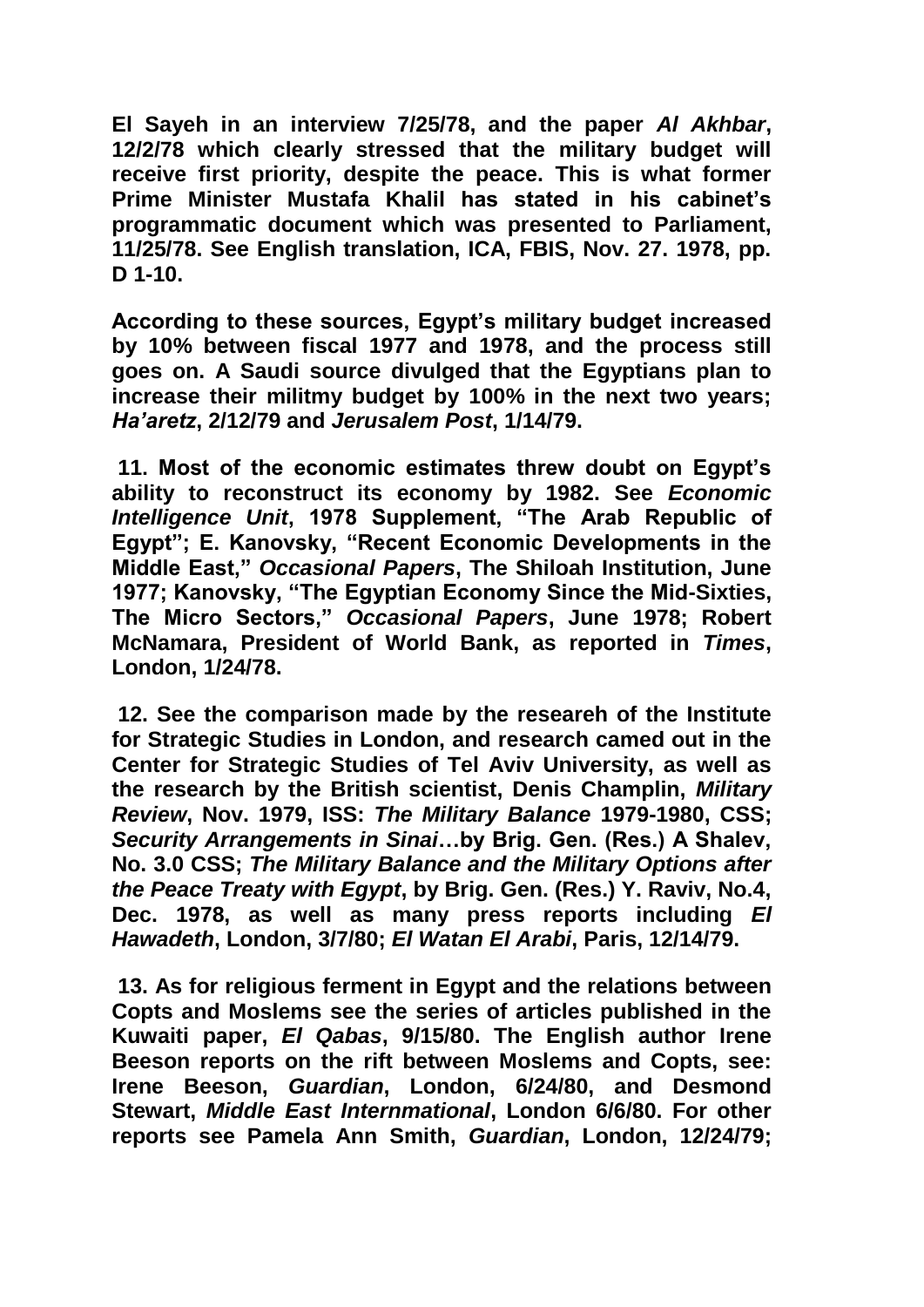*The Christian Science Monitor* **12/27/79 as well as** *Al Dustour***, London, 10/15/79;** *El Kefah El Arabi,* **10/15/79.**

**[14](http://www.geocities.com/roundtable_texts/).** *Arab Press Service***, Beirut, 8/6-13/80.** *The New Republic***, 8/16/80,** *Der Spiegel* **as cited by** *Ha"aretz***, 3/21/80, and 4/30- 5/5/80;** *The Economist***, 3/22/80; Robert Fisk,** *Times***, London, 3/26/80; Ellsworth Jones,** *Sunday Times***, 3/30/80.**

**[15](http://www.geocities.com/roundtable_texts/). J.P. Peroncell Hugoz,** *Le Monde***, Paris 4/28/80; Dr. Abbas Kelidar,** *Middle East Review***, Summer 1979;**

*Conflict Studies***, ISS, July 1975; Andreas Kolschitter,** *Der Zeit***, (***Ha"aretz***, 9/21/79)** *Economist Foreign Report***, 10/10/79,** *Afro-Asian Affairs***, London, July 1979.**

**[16](http://www.geocities.com/roundtable_texts/). Arnold Hottinger, "The Rich Arab States in Trouble,"** *The New York Review of Books***, 5/15/80;** *Arab Press Service***, Beirut, 6/25-7/2/80;** *U.S. News and World Report***, 11/5/79 as well as** *El Ahram***, 11/9/79;** *El Nahar El Arabi Wal Duwali***, Paris 9/7/79;** *El Hawadeth***, 11/9/79; David Hakham,** *Monthly Review***, IDF, Jan.- Feb. 79.**

**[17](http://www.geocities.com/roundtable_texts/). As for Jordan's policies and problems see** *El Nahar El Arabi Wal Duwali***, 4/30/79, 7/2/79; Prof. Elie Kedouri,** *Ma"ariv*  **6/8/79; Prof. Tanter,** *Davar* **7/12/79; A. Safdi,** *Jerusalem Post***, 5/31/79;** *El Watan El Arabi* **11/28/79;** *El Qabas***, 11/19/79. As for PLO positions see: The resolutions of the Fatah Fourth Congress, Damascus, August 1980. The Shefa'amr program of the Israeli Arabs was published in** *Ha"aretz***, 9/24/80, and by**  *Arab Press Report* **6/18/80. For facts and figures on immigration of Arabs to Jordan, see Amos Ben Vered,** *Ha"aretz***, 2/16/77; Yossef Zuriel,** *Ma"ariv* **1/12/80. As to the PLO's position towards Israel see Shlomo Gazit,** *Monthly Review***; July 1980; Hani El Hasan in an interview,** *Al Rai Al"Am***, Kuwait 4/15/80; Avi Plaskov, "The Palestinian Problem,"** *Survival***, ISS, London Jan. Feb. 78; David Gutrnann, "The Palestinian Myth,"** *Commentary***, Oct. 75; Bernard Lewis, "The Palestinians and the PLO,"**  *Commentary* **Jan. 75;** *Monday Morning***, Beirut, 8/18-21/80;**  *Journal of Palestine Studies***, Winter 1980.**

**[18](http://www.geocities.com/roundtable_texts/). Prof. Yuval Neeman, "Samaria–The Basis for Israel's Security,"** *Ma"arakhot* **272-273, May/June 1980; Ya'akov Hasdai, "Peace, the Way and the Right to Know,"** *Dvar Hashavua***, 2/23/80. Aharon Yariv, "Strategic Depth–An Israeli Perspective,"**